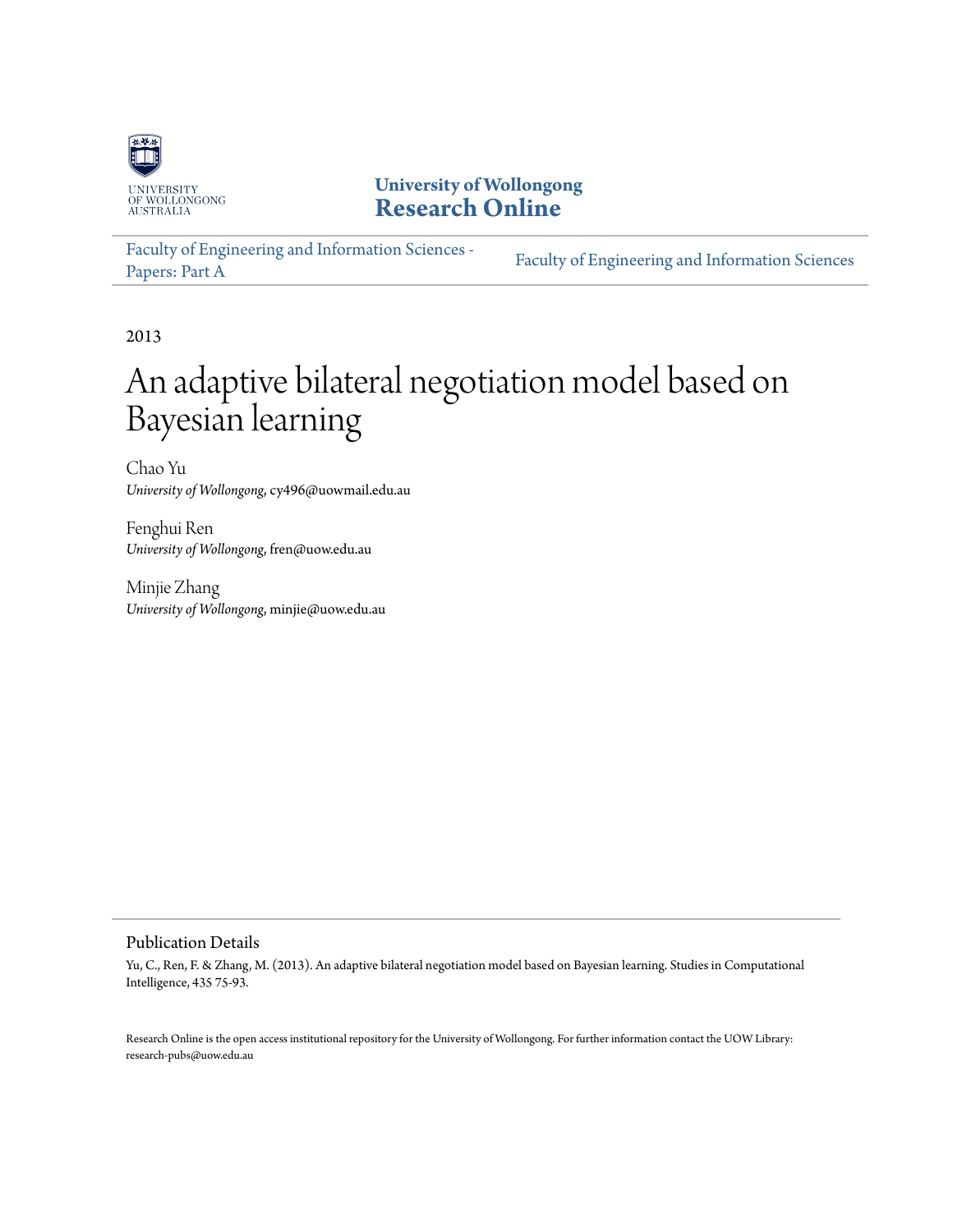## An adaptive bilateral negotiation model based on Bayesian learning

#### **Abstract**

Endowing the negotiation agent with a learning ability such that a more beneficial agreement might be obtained is increasingly gaining attention in agent negotiation research community. In this paper, we propose a novel bilateral negotiation model based on Bayesian learning to enable self-interested agents to adapt negotiation strategies dynamically during the negotiation process. Specifically, we assume that two agents negotiate over a single issue based on time-dependent tactic. The learning agent has a belief about the probability distribution of its opponent's negotiation parameters (i.e., the deadline and reservation offer). By observing opponent's historical offers and comparing them with the fitted offers derived from a regression analysis, the agent can revise its belief using the Bayesian updating rule and can correspondingly adapt its concession strategy to benefit itself. By being evaluated empirically, this model shows its effectiveness for the agent to learn the possible range of its opponent's private information and alter its concession strategy adaptively, as a result a better negotiation outcome can be achieved. © Springer-Verlag Berlin Heidelberg 2013.

#### **Keywords**

model, bilateral, bayesian, learning, negotiation, adaptive

#### **Disciplines**

Engineering | Science and Technology Studies

#### **Publication Details**

Yu, C., Ren, F. & Zhang, M. (2013). An adaptive bilateral negotiation model based on Bayesian learning. Studies in Computational Intelligence, 435 75-93.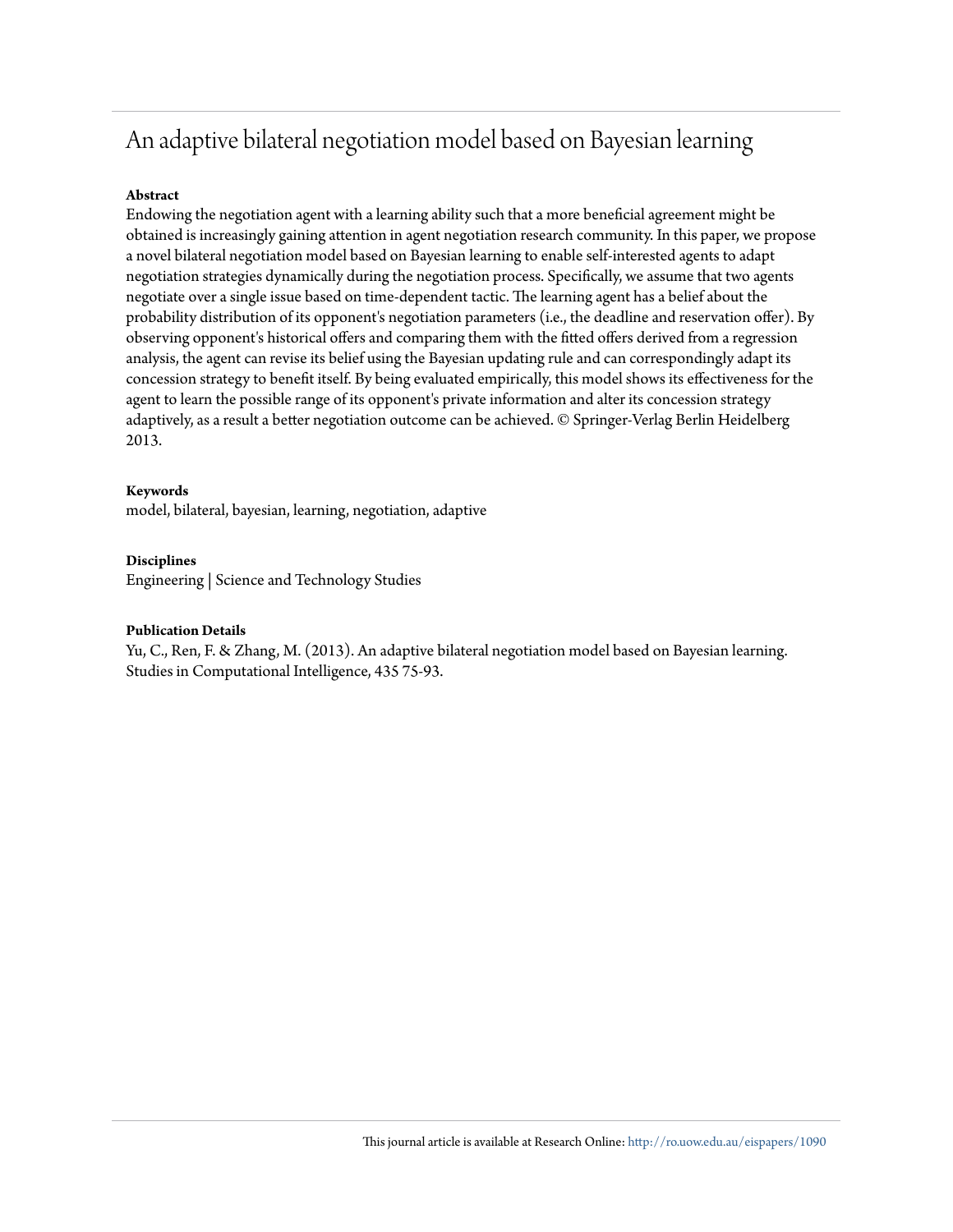## **An Adaptive Bilateral Negotiation Model Based on Bayesian Learning**

Chao Yu, Fenghui Ren, and Minjie Zhang

**Abstract.** Endowing the negotiation agent with a learning ability such that a more beneficial agreement might be obtained is increasingly gaining attention in agent negotiation research community. In this paper, we propose a novel bilateral negotiation model based on Bayesian learning to enable self-interested agents to adapt negotiation strategies dynamically during the negotiation process. Specifically, we assume that two agents negotiate over a single issue based on time-dependent tactic. The learning agent has a belief about the probability distribution of its opponent's negotiation parameters (i.e., the deadline and reservation offer). By observing opponent's historical offers and comparing them with the fitted offers derived from a regression analysis, the agent can revise its belief using the Bayesian updating rule and can correspondingly adapt its concession strategy to benefit itself. By being evaluated empirically, this model shows its effectiveness for the agent to learn the possible range of its opponent's private information and alter its concession strategy adaptively, as a result a better negotiation outcome can be achieved.

## **1 Introduction**

Negotiation is a fundamental topic in multi-agent systems because it allows selfinterested agents to achieve mutually beneficial agreements and partition resources efficiently and effectively [9]. In recent years, researchers have paid their increasing attention to the integration of learning techniques into agent negotiation [1] [2] [3] [4] [5] [8] [11] [13]. In this type of learning circumstances, agents need adapt themselves to the changes of opponents and/or the environment through learning in order to achieve a satisfactory result. One promising paradigm of involving learning

University of Wollongong, Wollongong, NSW, 2522, Australia

Chao Yu · Fenghui Ren · Minjie Zhang

School of Computer Science and Software Engineering,

e-mail: cy496@uowmail.edu.au,

fren,minjie@uow.edu.au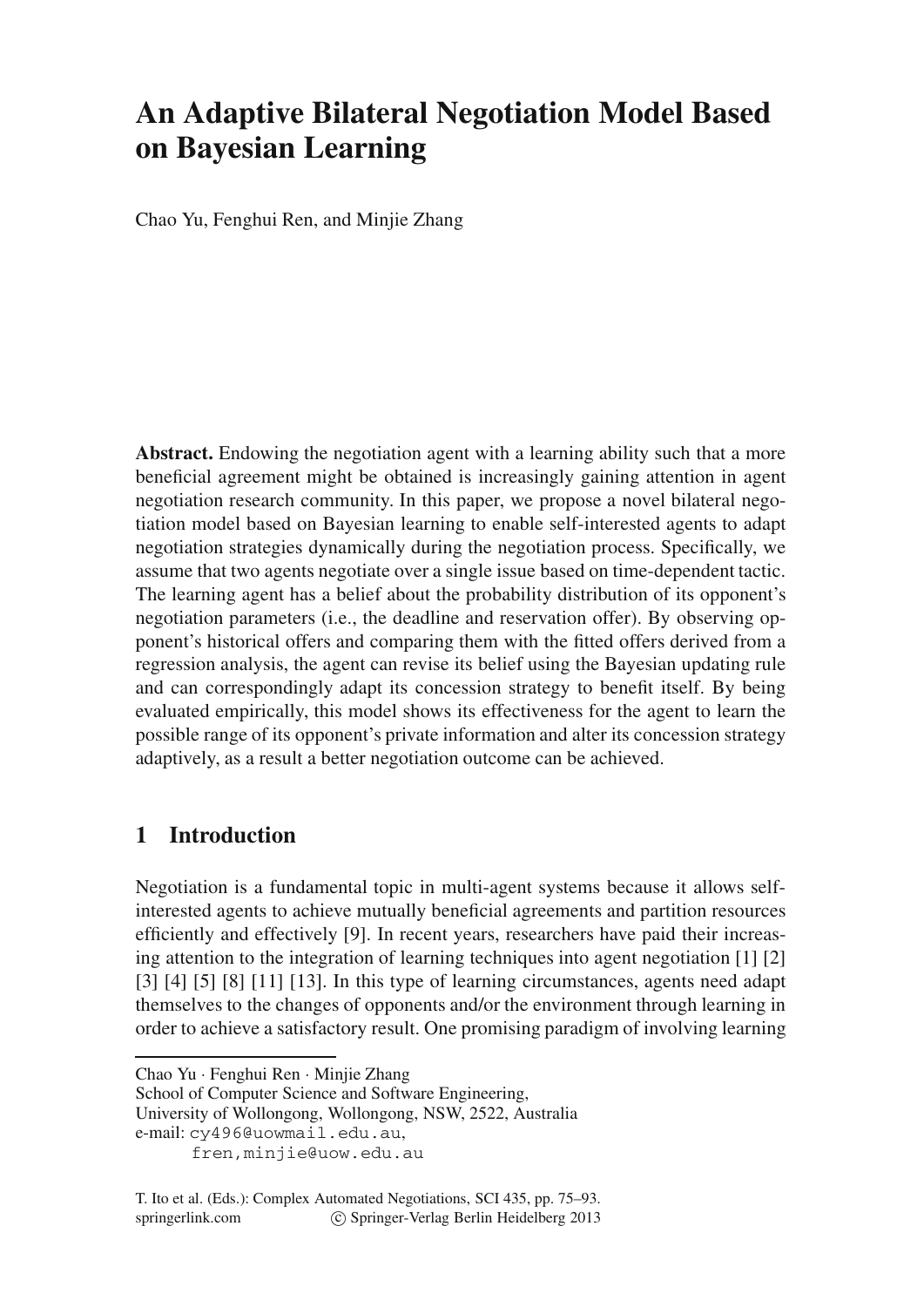in negotiation is through opponent modeling to let agents learn the model of their opponent/teammates (such as preferences, private information and capabilities etc.) in the environment so as to make good predications for expected behaviors and to act accordingly to cooperate with the teammates more effectively or take the best advantage of the opponents. However, due to the essence of competition, privacy and uncertainty in real-life negotiation [10], negotiators are always unwilling to reveal their private information (e.g., parameters such as the deadline, reserve price, or strategy profiles) to their opponents in case of being forced to a worse outcome, thus making learning in negotiation a challenging problem.

In current literature, a number of approaches have been developed by employing agents learning methods into negotiation process. Zeng and Sycara proposed an approach based on Bayesian learning to learn the opponent's reserve price [16]. Their approach assumes that agents have priori knowledge about the opponent's bidding strategy. This assumption may not always be true in real-world negotiations. Hindriks and Tykhonov also proposed an approach to discover opponent's information [5] by using Bayesian learning based on the assumptions that 1) agents know the opponent's weights ranking on negotiation issues and 2) all agents' preferences can be modeled by three proposed functions, which may impact the use of this approach in a wide range when these assumptions conflict with the real world situations. Ren and Zhang introduced approaches based on regression analysis to predict the opponent's concession strategy by using the historical offers only [6] [7]. However, their approaches did not give further advice on how to adapt agent self's concession strategy based on the learning results. Brzostowski and Kowalczyk also presented a way to estimate partners' behaviors in different types of agents, based only on the historical offers in the current negotiation [10]. However, the accuracy of classification on partners' types may impact the accuracy of prediction results. The current challenging issues in agent learning during negotiation include (1) how to design a learning method without priori knowledge of the opponent's private information, (2) how to develop an effective learning strategy only based on the historical offers of current negotiation, and (3) how to produce a constructive guidance from learning to adapt agent's negotiation behaviors so as to achieve a better negotiation outcome.

This research attempts to address the above three challenging issues. In this paper, we propose a novel model by combining Bayesian learning and a regression analysis approach to dynamically learn the opponent's negotiation deadline and reservation offer for an adaptive negotiation process. To be more specific, firstly, a negotiation agent defines some regions and evenly initialize the probability of each region. The probability here indicates how likely that the opponent's deadline and reservation offer are located in the corresponding region. By using the predefined regions, the agent can have some estimations on the opponent's negotiation behaviors. Secondly, by using the regression analysis, the differences between the opponent's real negotiation behavior and the agent's estimated results are calculated. The more similar between the opponent's real behavior and an estimated behavior, the more likely that the opponent's real deadline and reservation offer are located in the corresponding region. Thirdly, based on the similarities between the opponent's real behavior and the estimated behaviors, the probabilities assigned to each region will be updated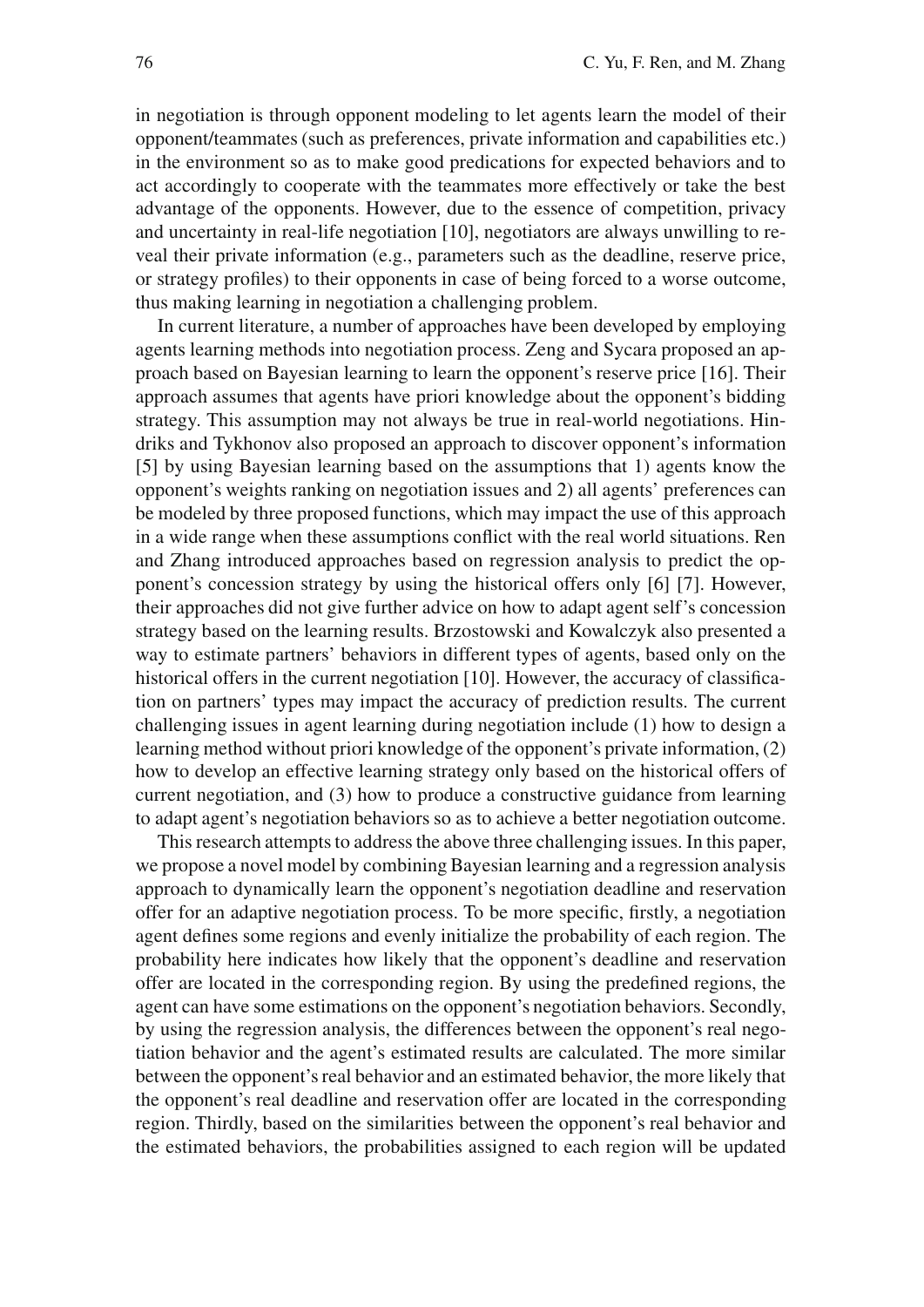dynamically through Bayesian learning updating rule. Lastly, the agent will propose a countermeasure for each estimated behavior of the opponent, and all countermeasures will be combined based on the likelihood of each estimated behavior. The combined result will be employed by the agent to perform a reasonable reaction. During the negotiation, each region's probability will be dynamically updated and gradually close to the real situation. Thus, the agent will also gradually adapt its negotiation strategy to reach a better negotiation outcome. Our model only uses historical offers in the current negotiation, without requesting prior knowledge about the environment and the opponent.

The remainder of this paper is structured as follows. In Section 2, we recap the general negotiation model, especially the basic principles of the time dependent tactic. The proposed learning model is introduced in detail in Section 3, and in Section 4 empirical evaluation and analysis are presented. The discussion and related work are given in Section 5. Finally the paper is concluded and some directions for future work are outlined in Section 6.

## **2 A General Negotiation Model**

Before laying out our learning model, we give a brief description of a time dependent, bilateral single-issue negotiation model, which is widely used in many applications. Let  $i$  ( $i \in \{b, s\}$ ) represent a negotiator, i.e., *b* for a buyer agent and *s* for a seller agent. Both agents have an initial price  $IP_i$  and reserve price  $RP_i$  for the negotiating issue. The interval [*IPi*,*RPi*] indicates the range of all the possible agreements, and can be normalized in-between [0,1] using a utility function. In this paper, we choose the widely accepted linear utility function [15] shown in Equation 1:

$$
u_i(p_i) = \frac{p_i - R P_i}{I P_i - R P_i} \qquad i \in \{b, s\}
$$
 (1)

where  $p_i$  is the value of an offer in the range of  $[IP_i, RP_i]$ .

In time dependent tactic, agent *i* concedes its utility  $u_i(t)$  under the time constraint. At the beginning of negotiation, agent *i* has its highest utility of 1 for the *initial price*. As the negotiation proceeds on, the utility  $u_i(t)$  decreases according to the decision functions [15], which are a family of polynomial functions given by Equation 2.

$$
u_i(t) = 1 - \left(\frac{t}{T_i}\right)^{\beta} \qquad i \in \{b, s\}
$$
 (2)

where  $T_i$  is the deadline of agent *i* and  $\beta$  is the concession parameter. Figure 1 shows three different concession strategies called *Conceder, Boulware, Linear*, respectively, signifying different concession rates in the negotiation process.

- *Conceder*: When  $0 < \beta < 1$ , the agent decreases its utility quickly at the early stage of negotiation and slowly when the deadline is approaching.
- *Linear*: When  $\beta = 1$ , the agent's utility decreases at a constant rate throughout the negotiation process.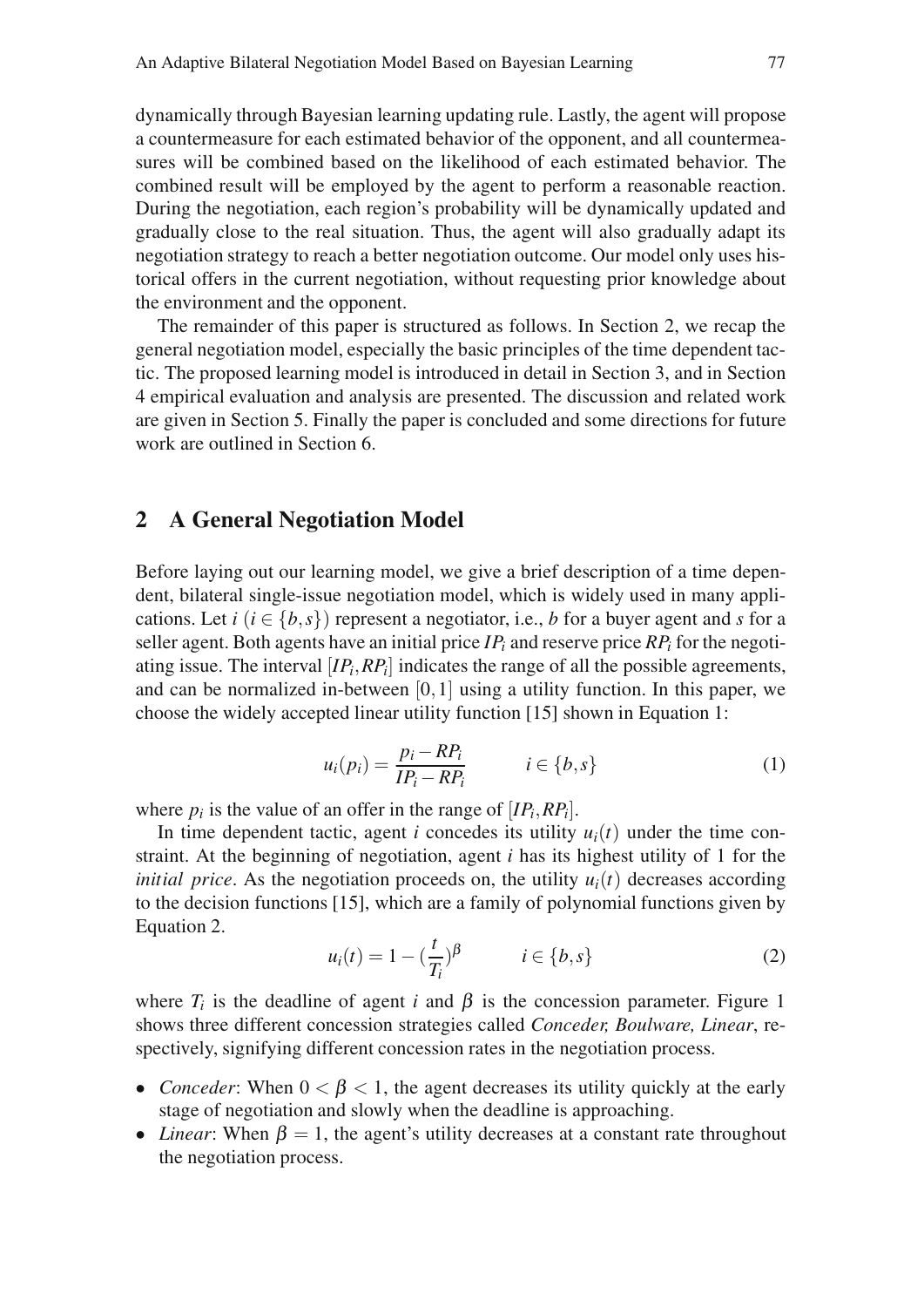

**Fig. 1** Three different kinds of concession strategies [15]

• *Boulware*: When  $\beta > 1$ , it is the contrary of Conceder, which means slow concession at the beginning but quick concession at the late stage of negotiation.

When  $\beta$  is settled, the utility  $u_i(t)$  can be computed during the negotiation. As a result, the agent can give a counter offer at time *t* according to the following offer generating equation.

$$
Offer_i(t) = RP_i + u_i(t)(IP_i - RP_i) \qquad i \in \{b, s\}
$$
 (3)

Combining Equation 2 and Equation 3, the offer generating Equation 3 is rewritten as Equation 4.

$$
Offer_i(t) = IP_i + (RP_i - IP_i)(\frac{t}{T_i})^{\beta} \qquad i \in \{b, s\}
$$
 (4)

In a non-learning negotiation setting, once an agent sets the value of concession parameter  $\beta$ , the agent will keep this value unchanged through the negotiation process, without any adaptation to the dynamic environment or the revelation of opponent's private information. However, if the agent can learn some useful information from the opponent during the negotiation, it will be able to adapt its original concession strategies and gain more benefits to produce good outcomes for negotiation. In the following section, we will present an adaptive negotiation model using regression analysis and Bayesian learning to enable an agent to alter its concession strategy dynamically, thereby a better outcome will be obtained.

## **3 An Adaptive Negotiation Model**

In this section, an adaptive negotiation model is proposed. This model includes two parts: a learning mechanism and an adaptive concession strategy. Each part will be introduced in detail by Subsections 3.2 and 3.3, respectively. In this paper hereinafter, the discussion is taken from the perspective of the buyer agent unless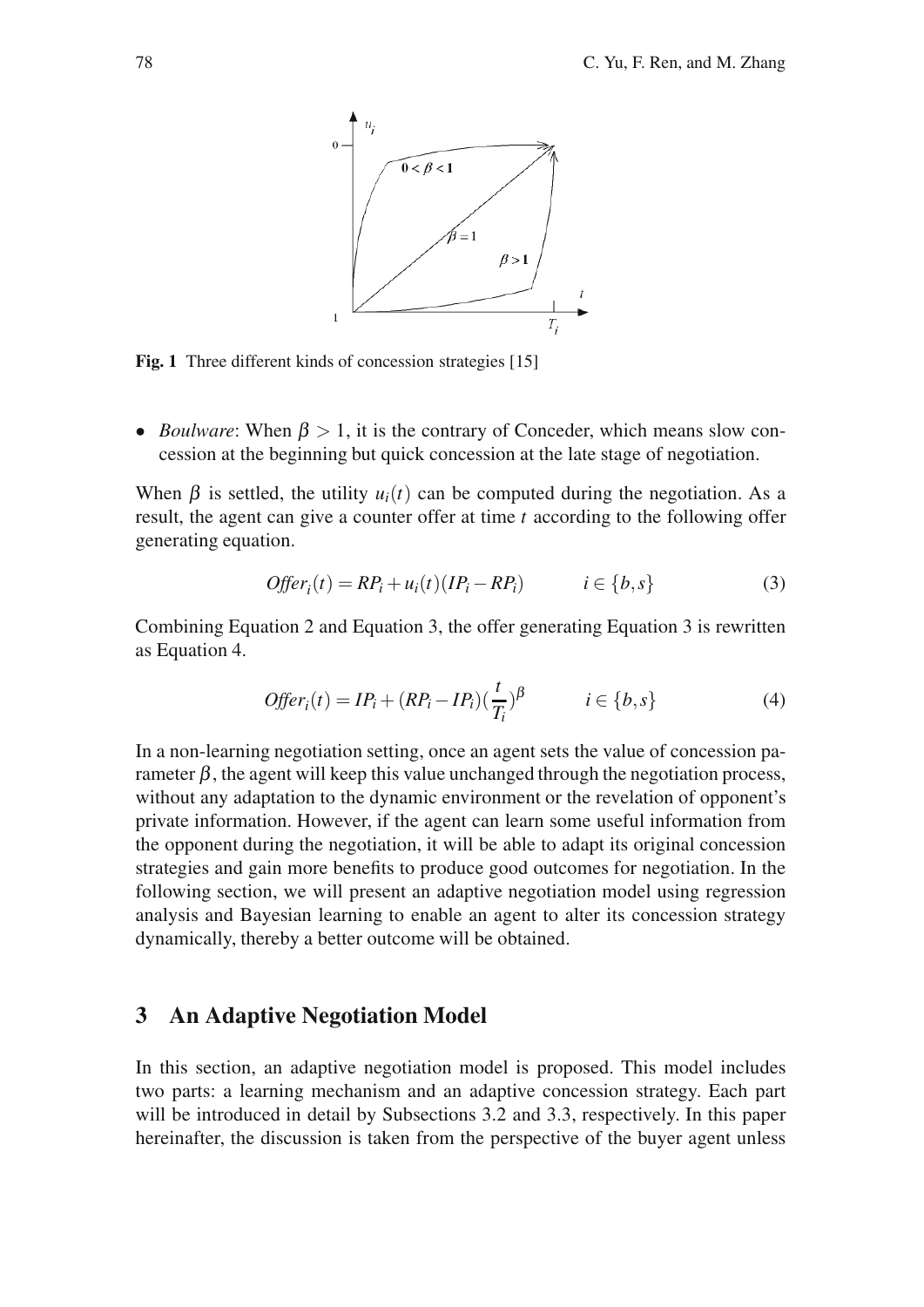otherwise specified. However, such a discussion will not lose the generality of our model, i.e. a seller agent can also use our model to learn its opponent's behaviors.

## *3.1 Model Description*

As we can see from Equation 4, the parameters of deadline and reserve price are two main factors dominating the negotiation process and outcomes. If agents can obtain the information about these two parameters from the opponent, a better strategy can be employed to increase agents' benefits and/or the negotiation efficiency. Our ami is to model the opponent in terms of these two private information. Before going deep into our model, we firstly give the definitions needed for further illustration.

**Definition 0.1.** Let x-axis represent negotiation time and y-axis represent the negotiation price. A *detecting region DetReg* is a rectangle in this two-dimensional area to present an estimation of the opponent's deadline and reserve price. This area is defined by a 4-tuple  $DetReg = (T^l, T^h, P^l, P^h)$ , where  $T^l$ ,  $T^h$  are the estimated lower and upper boundary of the opponent's deadline, and *P<sup>l</sup>* , *P<sup>h</sup>* are the estimated lower and upper boundary of the opponent's reserve price.



**Fig. 2** An example of demonstrating our learning process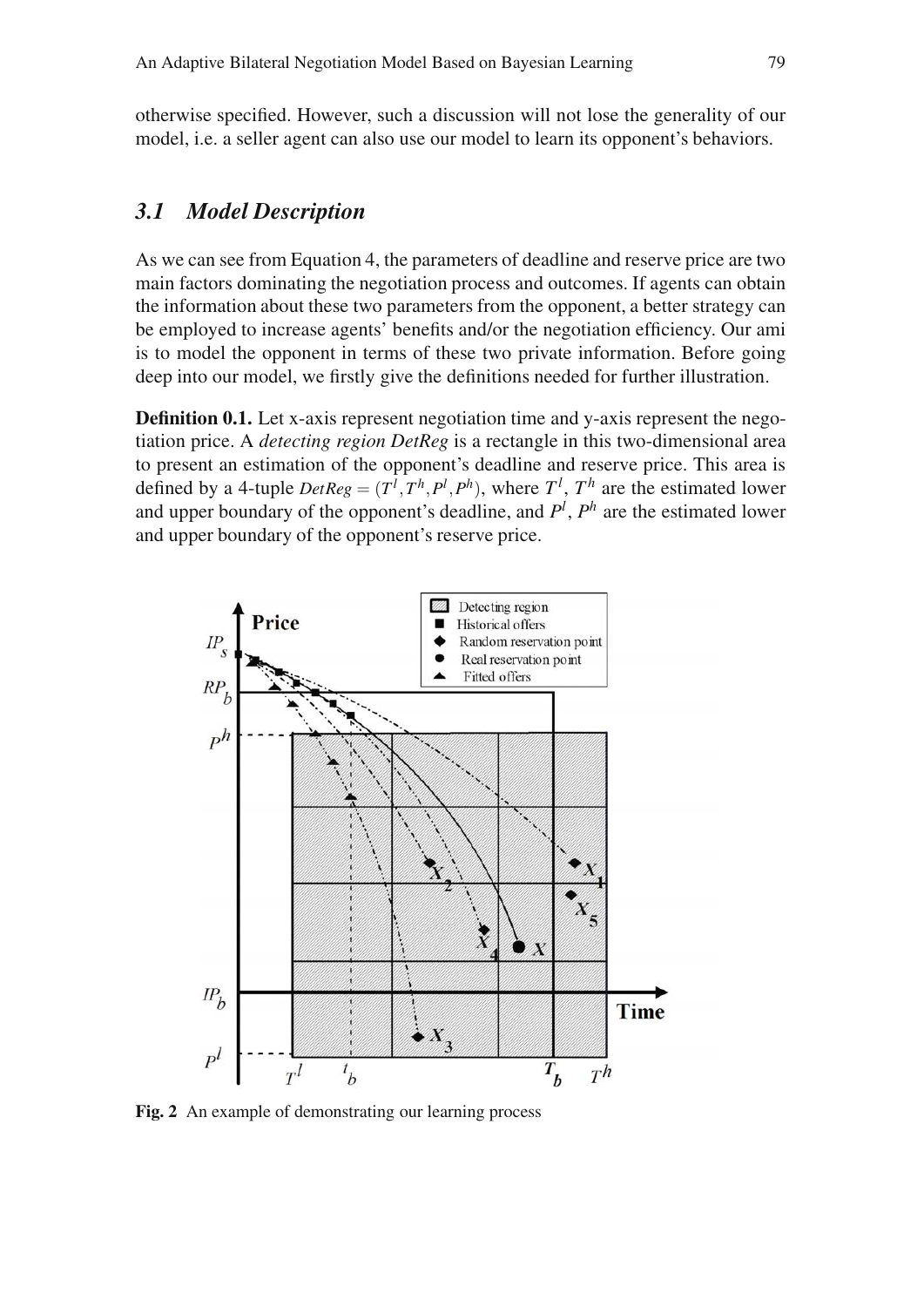As shown in Figure 2, the shadowy area indicates the detecting region for a buyer agent during a learning process based on Definition 1.  $T_b$  is buyer's deadline and  $t_b$  is the current time in negotiation.  $IP_b$  and  $RP_b$  represent the buyer's initial price and reserve price, respectively, and *IPs* is the seller's initial price. Points appeared in the detection region of the figure will be explained in Definition 3. The lines shown in the figure will be explained in Subsection 3.2 during introducing the learning mechanism.

A buyer agent can initialize the value of each component of *DetReg* according to its estimation about seller's private information. The more precise the estimation is, the smaller the detecting region will be and the buyer can strive for a better result because more errors can be avoided when the buyer agent adapts its concession strategy based on this estimation.

After confirming the detecting region by the buyer agent, this region will be further divided into smaller areas according to  $N = (N^t, N^p)$  in which  $N^t$  denotes that the detecting region is evenly divided into  $N<sup>t</sup>$  columns on the x-axis (i.e. time values), and *N<sup>p</sup>* stands for the row number on the y-axis (i.e. price values) in the detecting region. In this way, the detecting region can be divided into a number of smaller blocks, called *detecting cells*. The total number of detecting cells in a detecting region is represented by  $N_{all}$  and can be calculated by the formula  $N_{all}=N^t \times N^p$ . Fig. 2 exemplifies a scenario with  $N = (3, 4)$  and there are totally 12 detecting cells in the whole detecting region.

**Definition 0.2.** A *detecting cell*  $C_i$  ( $i \in 1, 2, ..., N_{all}$ ) is a divided block in the detecting region, which can be denoted by a 4-tuple  $C_i = (t_i^l, t_i^h, p_i^l, p_i^h)$  where  $t_i^l, t_i^h$  are the lower and higher boundaries of time in the cell and  $p_i^l$ ,  $p_i^h$  are the lower and higher boundaries of price in the cell, respectively.

**Definition 0.3.** A *random reservation point*  $X_i(t_i^x, p_i^x)$  is a randomly selected point in each cell  $C_i$ , where  $t_i^l < t_i^x < t_i^h$  and  $p_i^l < p_i^x < p_i^h$ .

In Figure 2, points  $X_1, X_2, X_3, X_4$  are several random reservation points in the detecting region and point  $X$  is the real reservation point of the opponent. The detecting cell is a region where seller's real reservation point *X* might be located. That means the real reservation point *X* might be out of the detecting region in real case. The buyer agent has some belief about the probability distribution of all the detecting cells. The probability of each cell signifies the likelihood that the opponent's real reservation point *X* might be located in this cell. This belief can be revised more precisely through learning from opponent's historical offers (see Subsection 3.2). Based on this learning result, the agent can adjust its concession strategy adaptively (see Subsection 3.3) to gain more profit over its opponent.

## *3.2 The Learning Mechanism*

The purpose of this leaning mechanism is to let the agent revise its belief about the probability distribution of the cells in the detecting region. Because the agent has no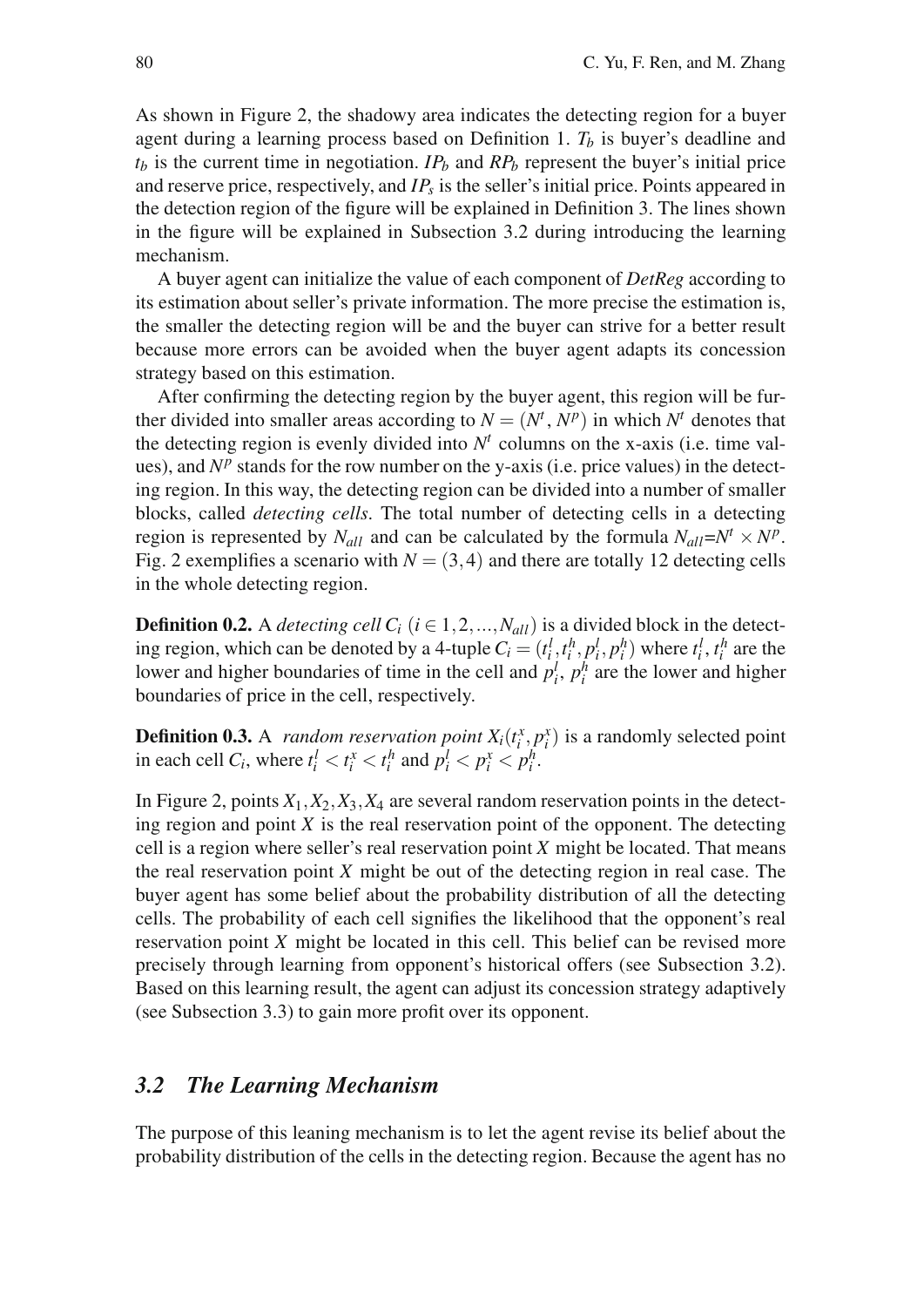knowledge about the opponent, it is hard to determine the precise location of the real reservation point. However the agent can observe its opponent's historical offers to renew the belief about the approximate range of the reservation point. This mechanism consists of two parts, a regress analysis and a Bayesian learning. In regression analysis, (1) an agent chooses a random reservation point in every detecting cell first, based on the belief that this point is the reservation point of the opponent; (2) the agent conducts the regression analysis for all random reservation points corresponding to all detecting cells, respectively; (3) the agent compares the fitted offers on each regression line with opponent's historical offers by the non-linear correlation. By this way, resemblance between the selected random reservation point and the opponent's real reservation point can be calculated. The bigger the non-linear correlation between two lines is, the more alike they will be. This also means that the randomly chosen reservation point has a bigger possibility to be the real reservation point. Then by using Bayesian learning, the agent's belief on the probability distribution will be dynamically updated at every step of the negotiation. The regression analysis and our Bayesian learning method are introduced in the following two subsections, respectively.

#### **3.2.1 Regression Analysis**

Before the leaning process, the buyer should initialize *DetReg*, *N* as well as the probability distribution in each detecting cell, which presents the likelihood that the seller's reservation point is in this cell. When the learning begins, the buyer can do the following steps sequentially.

- Step 1: At round  $t_b$ , the buyer selects a random reservation point  $X_i(t_i^x, p_i^x)$  in each cell *Ci* of the detecting region;
- Step 2: Using each point  $X_i(t_i^x, p_i^x)$  chosen in Step 1, the buyer calculates the regression line  $l_i$  based on the seller's historical offers  $O_{t_b} = \{p_0, p_1, ..., p_{t_b}\}\$  until round  $t_b$ . Based on Equation 4, the following power regression function is generated to calculate the regression curve.

$$
Offer_i(t) = p_0 + (p_i^x - p_0)(\frac{t}{t_i^x})^b
$$
\n(5)

where  $p_0$  is the *initial price* of seller. The regression coefficient *b* is the concession parameter  $\beta$  in the utility function in Equation 4. Then we can calculate coefficient *b* based on seller's historical offers  $O_{t_b}$  by Equation 6 as proposed in [6].

$$
b = \frac{\sum_{i=1}^{t_b} t_i^* p_i^*}{\sum_{i=1}^{t_b} t_i^{*2}} \tag{6}
$$

where  $p_i^* = \ln \frac{p_0 - p_i}{p_0 - p_i^*}$ ,  $t^* = \ln \frac{t}{t_i^*}$ . In Figure 2, the solid line is the curve of the seller's historical offers while the dashed line is the regression curve based on each random reservation point.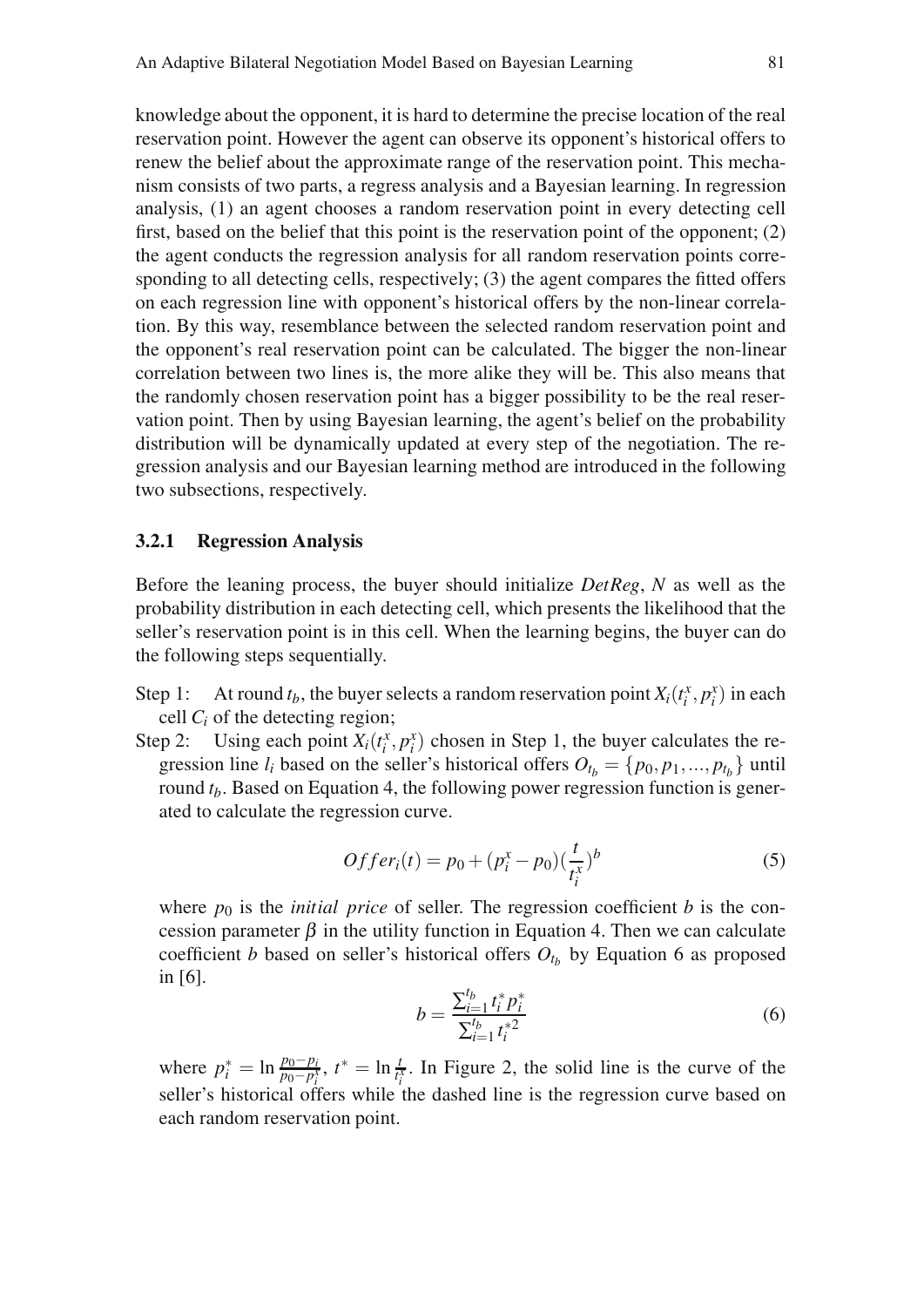- Step 3: Based on the calculated regression line *li* given by Equation 5 and 6, the buyer can calculate the fitted offers  $\hat{O}_{t_b} = {\hat{p}_0, \hat{p}_1, ..., \hat{p}_{t_b}}$  at each round.<br>Step 4: The buyer calculates the non-linear correlation between seller's h
- The buyer calculates the non-linear correlation between seller's historical offers  $O_{t_b}$  and the fitted offers  $\hat{O}_{t_b}$ . The coefficient of nonlinear correlation  $\gamma$  can be calculated by Equation 7.

$$
\gamma = \frac{\sum_{i=1}^{t_b} (p_i - \bar{p})(\hat{p}_i - \bar{\hat{p}})}{\sqrt{\sum_{i=1}^{t_b} (p_i - \bar{p})^2 \sum_{i=1}^{n} (\hat{p}_i - \bar{\hat{p}})^2}}
$$
(7)

where  $\bar{\hat{p}}$  is the average value of all the fitted offers till time  $t_b$  and  $\bar{p}$  represents the average value of all the historical offers of the seller. The non-linear correlation γ, where  $(0 < y < 1)$ , is a parameter reflecting the non-linear similarity between the fitted offers and the historical offers, which can be used as a criterion to evaluate the resemblance between the random reservation point  $X_i$  and seller's real reservation point *X*. This is an important parameter to be used in Bayesian learning for the belief updating as described in the following section.

#### **3.2.2 Bayesian Learning**

In general, Bayesian learning can be used when an agent has a set of hypotheses about its opponent's information. The belief about the probability distribution of these hypotheses can be revised through a posterior probability by observing the outcome of its opponent. In our model, we define the hypothesis space as  $H_i$ ,  $(i \in 1, 2, 3, \ldots, N_{all})$ , where  $N_{all}$  is the total cell number in the detecting region. Each hypothesis  $H_i$  stands for the assumption that seller's reservation point *X* is in cell *C<sub>i</sub>*. The prior probability distribution, denoted by  $P(H_i)$ , ( $i \in 1, 2, 3...N_{all}$ ), signifies the agent's belief about the hypothesis, that is, how likely the hypothesis fits the real situation. At first, the agent can initialize the probability distribution of the hypotheses based on some public information if available, otherwise a uniform distribution  $P(H_i) = 1/N_{all}$  is assigned.

During each round of negotiation  $t<sub>b</sub>$ , the probability of each hypothesis can be altered by the Bayesian updating rule given in Equation 8.

$$
P(H_i|O) = \frac{P(H_i)P(O|H_i)}{\sum_{k=1}^{N_{all}} P(O|H_k)P(H_k)}
$$
(8)

where the conditional probability  $P(O|H_i)$  represents the likelihood that outcome *O* might happen based on hypothesis  $H_i$ . In our learning model, the agent has no information about its opponent, thus the observed outcome *O* is opponent's historical offers  $O_{t_b} = \{p_0, p_1, ..., p_{t_b}\}$ . The conditional probability  $P(O|H_i)$  thereby means how likely seller's historical offer  $O_{t_b}$  can happen based on the hypothesis  $H_i$  that seller's real reservation point *X* is in cell  $C_i$ . The posterior probability  $P(H_i|O)$  is a renewed belief based on the observed outcome *O* and at next round, the agent will update the prior probability  $P(H_i)$  using the posterior probability  $P(H_i|O)$ , thus a more precise estimation is achieved by using Equation 8.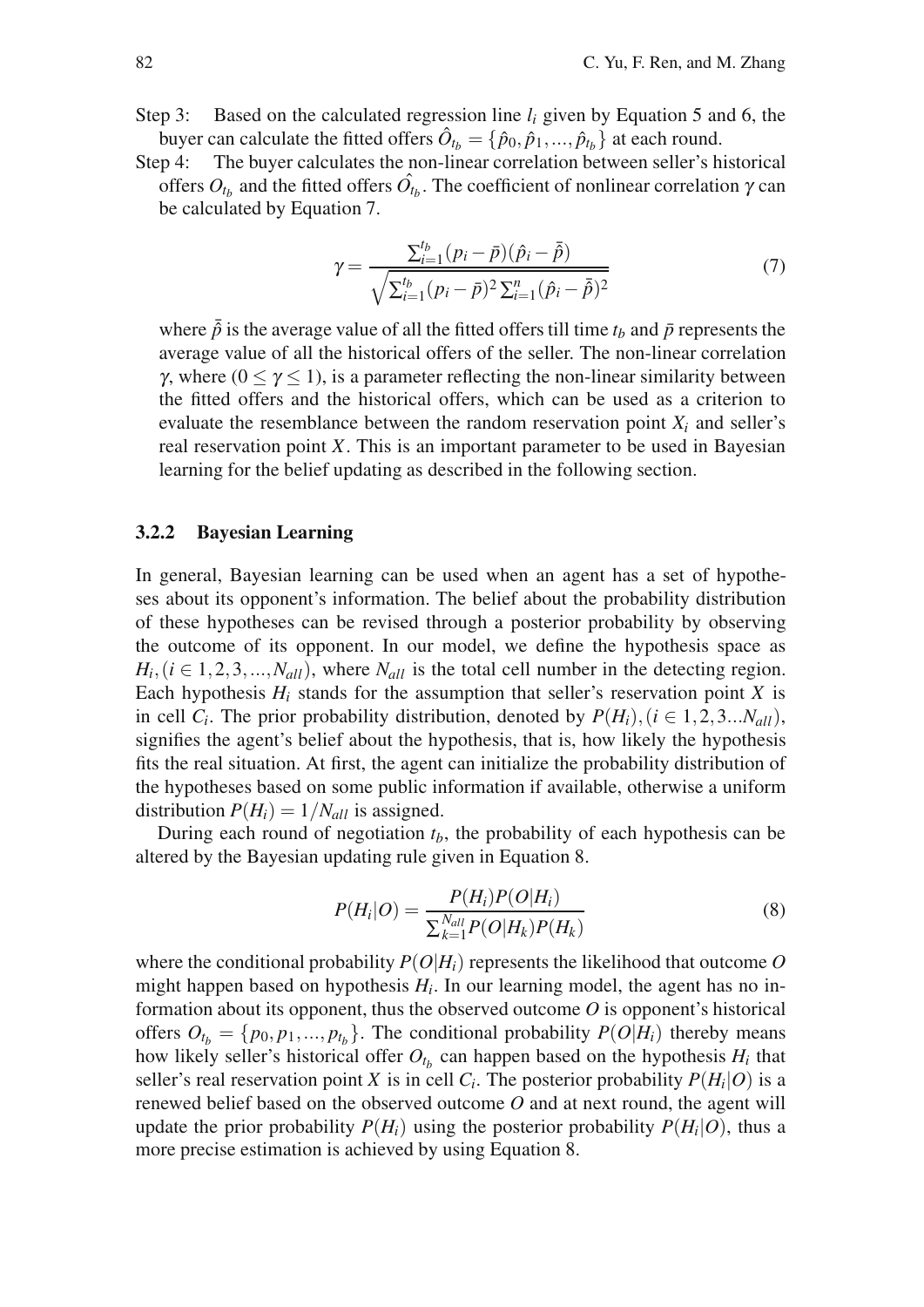To let the Bayesian learning rule work, the most critical problem is how to obtain the conditional probability  $P(O|H_i)$ . Most approaches using Bayesian learning method usually require a priori knowledge as the conditional probability, such as the one in [16]. However, our learning model does not require any priori knowledge about the opponent and works based only on the historical offers received until *tb* from the opponent. By comparing the fitted points  $\hat{O}_{t_b}$  on the regression line based on each random reservation point  $X_i$  with the historical offers  $O_{t_b}$ , the conditional probability  $P(O|H_i)$  is obtained. The more consistent the fitted offers are with opponent's historical offers, the higher the conditional probability  $P(O|H_i)$  will be. As showed at Step 3 in Subsection 3.2.1, the difference between the regression curve and opponent's bidding sequence can be indicated by the non-linear correlation coefficient  $\gamma$ . Thus, we can use the value of  $\gamma$  as the conditional probability.

The learning approach will increase the probability of a hypothesis when the random reservation point selected in the detecting cell is most consistent with the real reservation point of the opponent. However, in some cases, it is possible that the learning may have errors. As seen in Figure 2, compared with point  $X_5$ , point  $X_4$  has a higher non-linear correlation with the real reservation point  $X$ , but point *X*<sup>4</sup> and *X* are not in the same detecting cell. As a result, the hypothesis that the real reservation point *X* belongs to the cell where point  $X_4$  is located has a higher probability. Nevertheless, we claim that this situation does not affect the learning effectiveness based on the following two considerations. Firstly, although in certain circumstances, using the non-linear correlation to calculate the difference between the regression line and the real bidding sequence does not necessarily reveal the real situation, the error will be eased through Bayesian learning from a probabilistic point of view. Secondly, even the error exists, the learning approach still works because we only need to find an approximate range of the reservation point, not the precise value of opponent's reservation point. In some cases, the real reservation point *X* might not be located in the whole detecting region, but those cells which are closer to point *X* will still have a higher probability compared with other cells.

Another issue that should be taken into account is the learning rate and efficiency. At the early stage of leaning, the hypotheses space can be quite large depending on the value of *DetReg* and *N* (recall Subsection 3.1). It is time consuming to keep all the hypotheses in the searching space. Some hypotheses can be precluded from the hypotheses space when the current time and opponent's bidding value have surpassed the detecting cell boundary. For example, for a cell  $C_i = [t_i^l, t_i^h, p_i^l, p_i^h]$ , if current negotiation time  $t_b > t_i^h$ , the hypothesis based on this cell is meaningless because the negotiation process has already proved it false.

## *3.3 The Adaptive Concession Strategy*

Through regression analysis and Bayesian learning stated above, a more precise estimation of the opponent's reservation point is derived, represented by the renewed belief of the probability distribution of the hypothesis *Hi*. Now, the agent needs to take an action to give a counter offer based on this new belief, i.e. which concession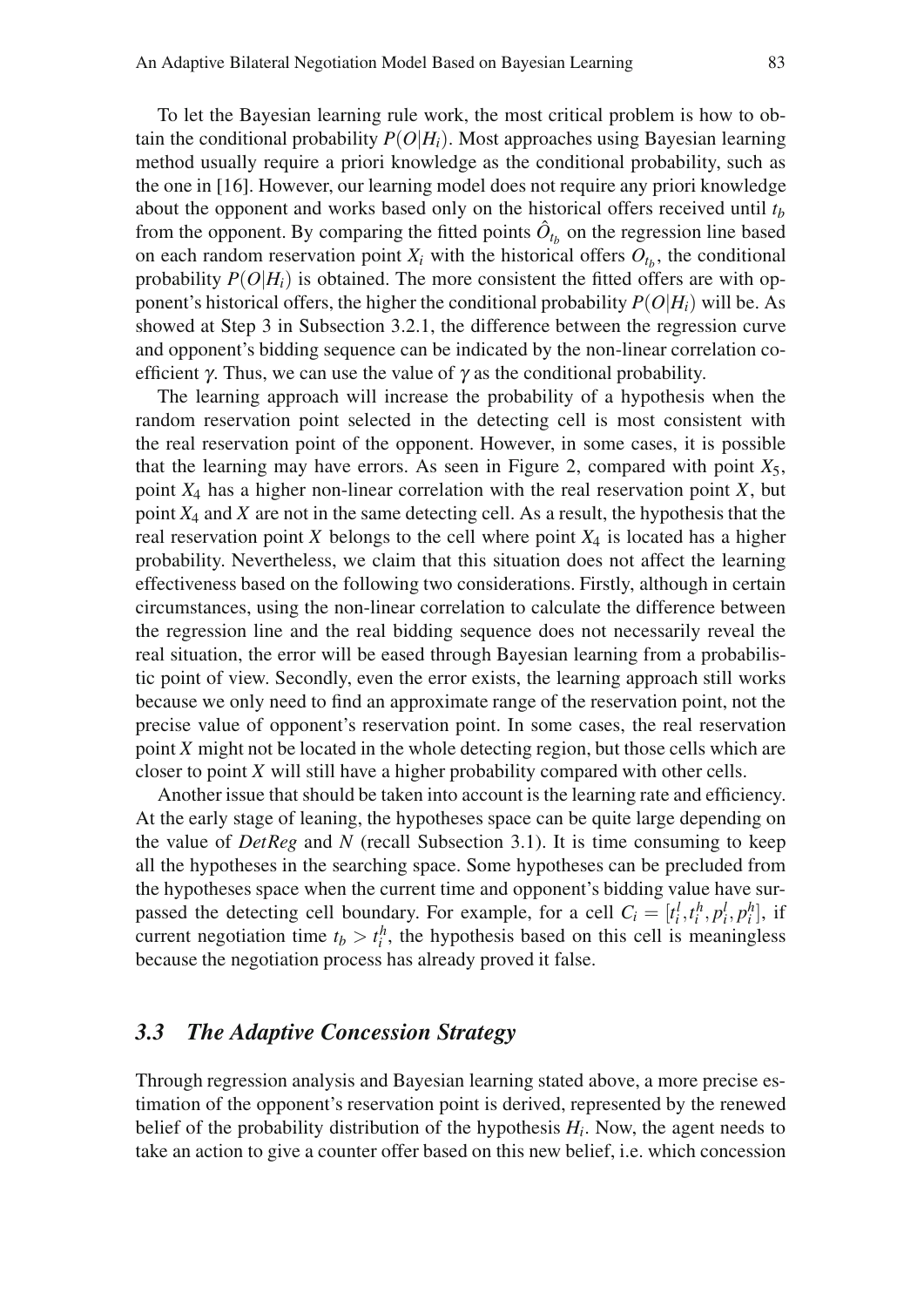strategy to take and how strong it should be in terms of a value of the concession parameter  $\beta$ . Our adaptive concession strategy includes two parts: the optimal concession strategy described in Subsection 3.3.1 and the combining mechanism described in Subsection 3.3.2.

#### **3.3.1 The Optimal Concession Strategy**

There are four scenarios according to different location of the random reservation point. As we believe that the agent is rational, it always strives for a highest utility of its own regardless of its opponent fully. Therefore, in each scenario, the buyer needs to adopt different concession strategies to maximize its expected utility as depicted in Figure 3. In Figure 3, point  $b_0(t_0, p_0)$  is buyer's current offer at time  $t_0$ , point  $b_T(T_b, RP_b)$  is the buyer's reservation offer at deadline  $T_b$ , and point  $X_i(t_i^x, p_i^x)$ is the random reservation point of seller. Then the buyer needs to find another point  $P(t_p, p_p)$ , which is called a concession point, in its negotiation region to set the concession strategy and the value of  $β$ .

• **Scenario 1:**  $(t_i^x < T_b)$  and  $(p_i^x > p_0)$ .

In this scenario, the random reservation point  $X_i$  is in the buyer's negotiation region. Because the buyer agent is rational, it will always try to gain the maximal utility itself. If the buyer knows that the seller will quit the negotiation at point  $X_i$  (i.e., the deadline of the seller  $t_i^x$  is shorter than its deadline  $T_b$ ), the optimal concession strategy for the buyer is to set his bidding price to  $p_i^x$  at time  $t_i^x$ . Otherwise, if the buyer gives more concession, it cannot achieve the maximal utility after finishing negotiation. On the contrary, a less concession may result in a failure of the negotiation. As illustrated in Figure 3(a), the random reservation point  $X_i$  is set to be the concession point  $P$  in this case and the dashed line crossing point  $X_i$  is the concession line of the buyer.

```
• Scenario 2: (t_i^x \geq T_b) and (p_i^x \geq P_0).
In this scenario, random reservation point X_i is out of the buyer's negotiation
region. There are two cases in this scenario according to the different regression
lines of the seller. As can be seen in Figure 3(b), in the first case, regression
line l_1 traverses the buyer's negotiation region while l_2 does not. In the same
 way of analyzing in Scenario 1, buyer's optimal concession line for l_1 is to pass
 through the intersection point of the line l_1 and the right boundary of the buyer's
negotiation region. Considering that the buyer should give out its reserve price at
deadline T_b, for simplicity, we let the buyer's concession line cross the concession
point P<sub>1</sub> on the regression line one step ahead of the deadline T_b (i.e., T_b - 1)
such that a concrete value of the concession parameter \beta can be computed. As
 for the second case, the regression curve l_2 has no intersection with the buyer's
 negotiation region, which means even the buyer concedes, the negotiation based
on this random reservation point is doomed to fail. Nevertheless, the buyer will
 spare no efforts to reverse this unfavorable situation. With this aim, it will give
 the reserve price at next round (t_0 + 1). To compute a value of \beta, we choose a
 variable \phi_{max}(0 < \phi_{max} < 1) which is quite close to 1. The concession point P_2 in
```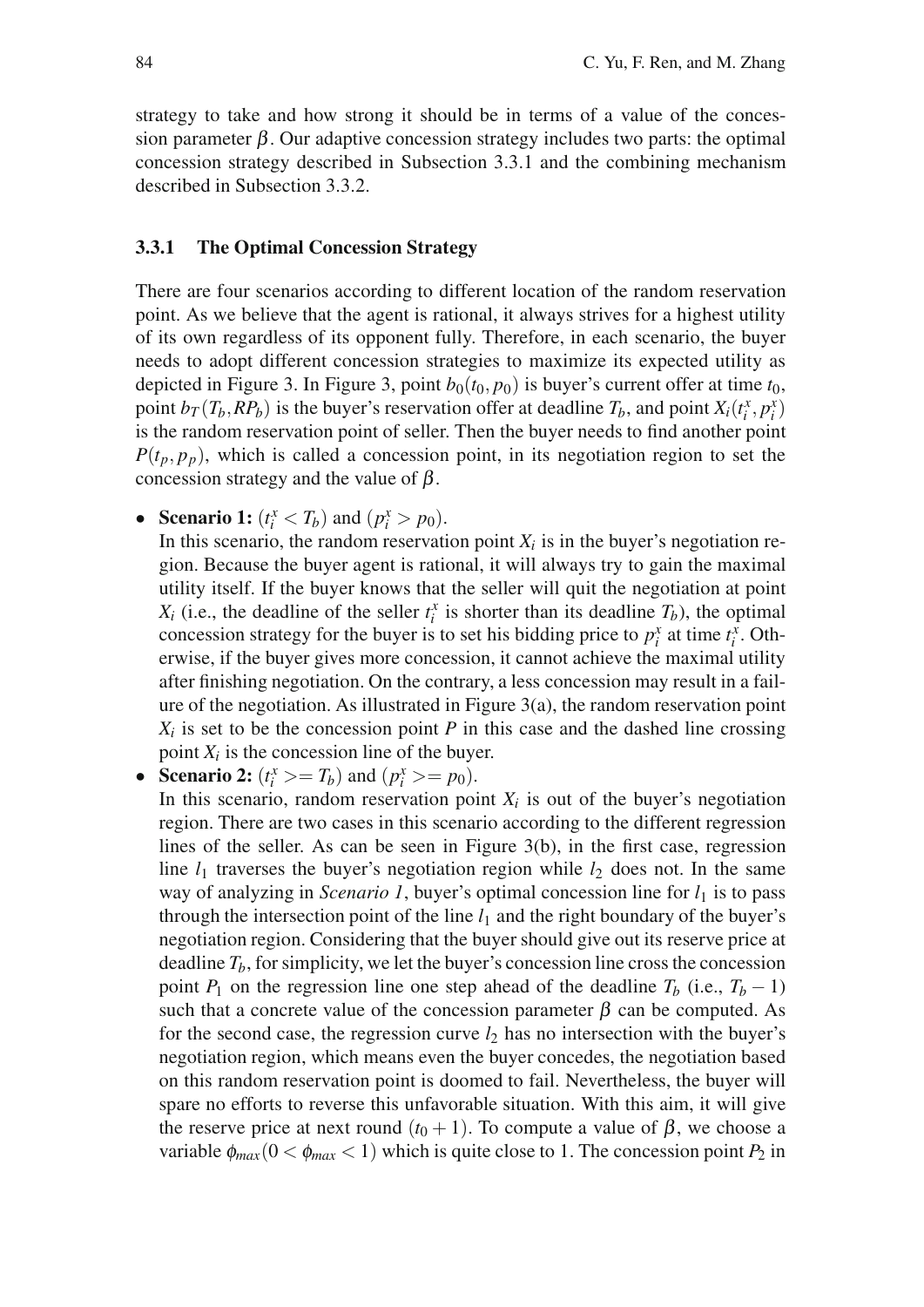

**Fig. 3** Four Scenarios of Concession Strategy

this case is set to be  $P_2(b_0 + 1, \phi_{max} \cdot RP_b)$  so as to make the price at next round close to the reserve price of  $RP_b$  and finally to give out the reserve price  $RP_b$  at the next round, i.e., its deadline.

• **Scenario 3:**  $(t_i^x < T_b)$  and  $(p_i^x < p_0)$ .

There are also two cases in this scenario, which can be signified by  $l_1$  and  $l_2$ shown in Figure 3(c). As for case 1, the optimal strategy of the buyer is to cross the intersection of  $l_1$  and bottom line of the buyer's negotiation region. To compute a value of  $β$ , we set the concession point  $P_1$  be the point one step earlier than the intersection point on the regression line *l*1. As for case 2, the line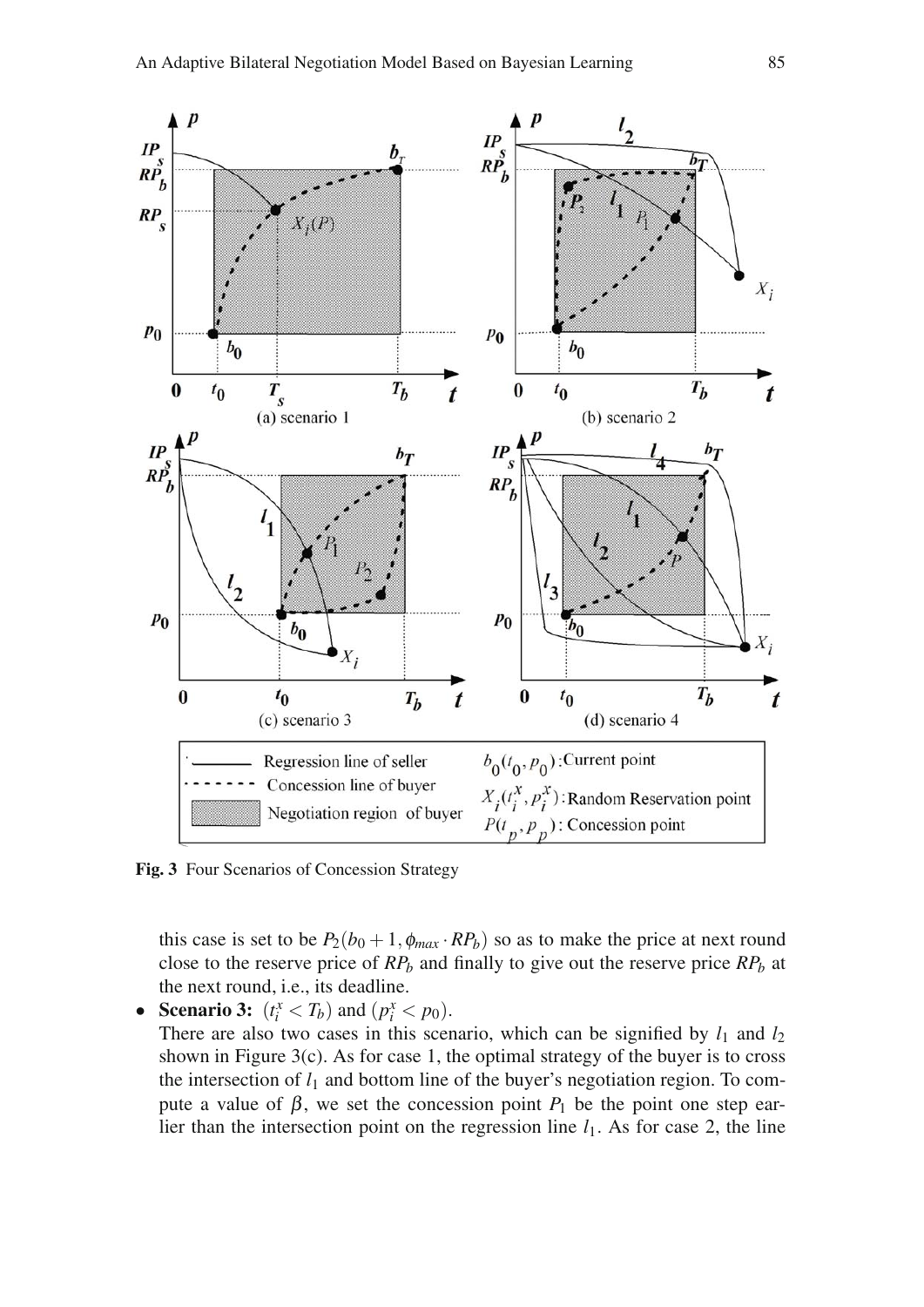*l*<sup>2</sup> does not go through the buyer's negotiation region. In this case, the optimal strategy for the buyer is to keep its price unchanged until  $T_b - 1$  and then gives its reserve price at the deadline. To compute the value of  $\beta$ , we can set the price at concession point  $P_2$  very close to current price  $p_0$ . Similarly, a variable  $\phi_{min}(0 <$  $\phi_{min}$  < 1), which is quite close to 0, can be chosen to set the price at next round to  $(1 + \phi_{min}) \cdot p_0$  such that this price will keep almost the same as the current price  $p_0$ .

• **Scenario 4:**  $(t_i^x) = T_b$  and  $(p_i^x) = p_0$ .

This scenario, which is a combination of the former Scenarios 2 and 3, is the most complicated case of all. Each line of  $l_1$ ,  $l_2$ ,  $l_3$  and  $l_4$  can be analyzed in the same way as stated in the previous scenarios. In Figure 3(d), we depict the concession line based on  $l_1$  as an example.

#### **3.3.2 The Combining Mechanism**

We have given out all possible situations of the random reservation points and the corresponding optimal concession strategies that the buyer can adopt to increase its utility as well as to avoid the failure of negotiation to its best. Because the buyer still uses the family of polynomial functions to concede, the counteroffer from point  $b_0(t_0, p_0)$  can be generated by Equation 9 based on Equation 4.

$$
Offer_b(t) = p_0 + (RP_b - p_0) \left(\frac{t - t_0}{T_b - t_0}\right)^{\beta} \quad (t > t_0)
$$
\n(9)

Using this equation, we can guarantee that at its deadline  $T_b$ , the buyer will give the reserve price  $RP_b$ . At current time  $t_0$ , the buyer's offer is  $p_0$  and the buyer concedes in the form of polynomial function. Then given the concession point  $P(t_p, p_p)$  in its negotiation region, a new value of parameter  $\hat{\beta}$  can be calculated as follows.

$$
\hat{\beta} = \log_{\frac{tp-t_0}{T_b-t_0}} \frac{p_0 - p_p}{p_0 - RP_b} \quad (t_0 < t_p < T_b) \tag{10}
$$

We have calculated all the concession values  $\hat{\beta}$  for each valid random reservation point in the detecting region, with a probability distribution  $P(H_i) = \{p(H_1), p(H_2)\}$ ,  $..., p(H_n)$  over these values derived from the regression analysis and Bayesian learning. Now comes to the problem of how to combine all the estimated value of  $\hat{\beta}$  to an overall value. Let  $\hat{\beta}_i$  ( $i \in \{1, 2, ... n\}$ ) be the estimated concession value calculated from the concession point based on the random reservation point in cell  $C_i$ .  $P(H_i)$  is the probability of the  $\hat{\beta}_i$ , presenting the weighting proportion of the corresponding  $\hat{\beta}_i$  in all the concession values. The value of  $\hat{\beta}_i$  signifies the concession degree of the agent, which can be represented by the area between the concession line and the time axis, which is called *concession area*. As can be seen from Figure 4, the concession area of  $\hat{\beta}_1$  is  $S_1$ , which can be denoted by  $S_{b_0} \hat{\beta}_1 b_T b$ . Let  $S_i$  be the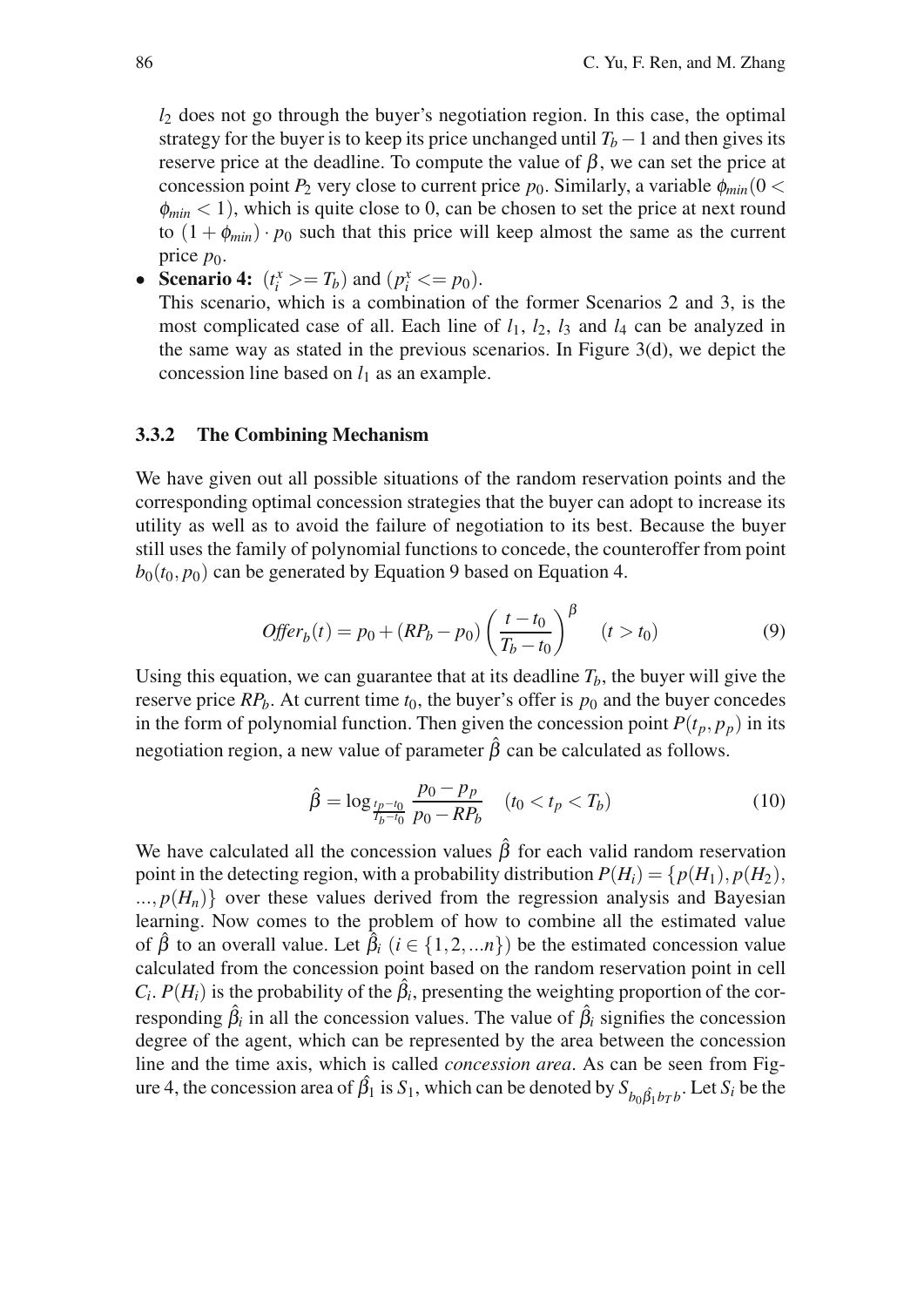

**Fig. 4** Combination of the parameter  $\beta$ 

concession area of  $\hat{\beta}_i$  and let the concession area of the overall concession parameter  $\bar{\beta}$  be  $\bar{S}$ . Based on Equation 9, we can have the following equations.  $\bar{\beta}$  be  $\bar{S}$ . Based on Equation 9, we can have the following equations.

$$
\bar{S} = \int_{t_0}^{T_b} [p_0 + (RP_b - P_0)(\frac{t - t_0}{T_b - t_0})^{\bar{\beta}}] d_t
$$
 (11)

$$
\sum_{i=1}^{n} P(H_i) S_i = \sum_{i=1}^{n} P(H_i) \int_{t_0}^{T_b} [p_0 + (RP_b - P_0) (\frac{t - t_0}{T_b - t_0})^{\hat{\beta}}] d_t
$$
 (12)

because,

$$
\bar{S} = \sum_{i=1}^{n} P(H_i) S_i
$$
\n(13)

we can get the overall concession parameter  $\bar{\beta}$  as follows:

$$
\bar{\beta} = \frac{1}{\sum_{i=1}^{n} \frac{P(H_i)}{1 + \hat{\beta}_i}} - 1
$$
\n(14)

Then the buyer can set its concession parameter as  $\bar{\beta}$  to give counter offer based on Equation 9 at every step of the negotiation. Each  $\hat{\beta}_i$  is changing at each step according to the randomly selected reservation point and the corresponding  $P(H_i)$  is revised by Bayesian learning throughout the negotiation process. Thus the concession parameter  $\bar{\beta}$  adopted by the buyer at each step is totally different, making the negotiation an adaptive process in the point view of the learning agent buyer.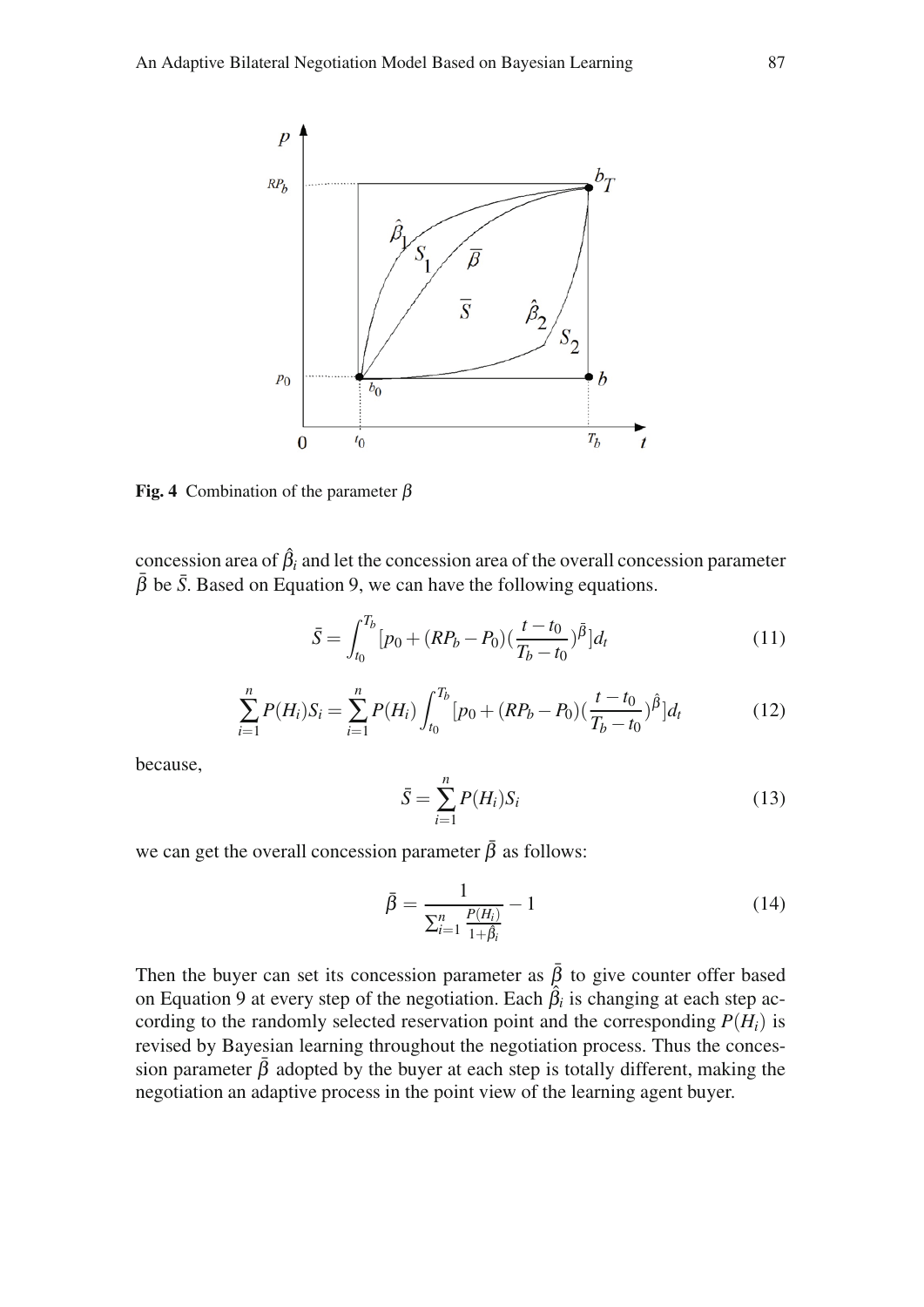## **4 Experiment**

## *4.1 Experimental Setting*

In the experiment, a buyer and a seller negotiate over the price ranged in-between  $$0 \sim $100$ . In order to simplify the comparison process, we set the buyer agent's initial price to \$0 and the seller agent's initial price to \$100. The buyer's reserve price is randomly selected in-between  $$50 \sim $100$  and seller's reserve price is randomly selected in-between  $$0 \sim $50$ . Such a setting ensures that the agreement zone between the two agents always exists. Our agents' deadlines are randomly selected in-between [20,40], and the concession strategies are randomly selected in-between [0.5,2]. The negotiation parameter initialization is showed in Table 1.

**Table 1** Negotiation Parameters initialization

| Agent                                             | $IP_i$ | $RP_i$ | $T_i$ | B; |
|---------------------------------------------------|--------|--------|-------|----|
| Buyer $(i=6)$ \$0 [\$50,\$100] [20,40] [0.5,2]    |        |        |       |    |
| Seller ( $i=$ s) \$100 [\$0,\$50] [20,40] [0.5,2] |        |        |       |    |

To provide a benchmark we compare our negotiation model with the general NDF model. In the general NDF model, both agents randomly initialize their negotiation parameters according to Table 1, and keep these parameters unchanged during the negotiation process. On the contrary, in our model, the buyer agent will learn how to adjust its concession strategy adaptively to reach a better negotiation outcome. To use the learning mechanism, we set  $\phi_{min} = 0.01$ ,  $\phi_{max} = 0.99$ . We choose two initialization of detecting region as  $DetReg1 = (0, 1.5T_b, 0, RP_b)$ ,  $DetReg2 = (T_b, 2T_b, 0.5RP_b, 1.5RP_b)$  to test its affect on the learning result. We outline four cases according to the different numbers of detecting cells as shown in Table 2.

**Table 2** Four scenarios of different detecting cell numbers

| Case |      |    | $N_{all}$ |
|------|------|----|-----------|
|      | 4    |    | 16        |
|      | 8    |    | 64        |
|      | l 6  | 16 | 256       |
|      | ו זי | 20 |           |

## *4.2 Results and Analysis*

As our model depends on the regression analysis which may yield errors as stated before, we do not expect the learning result to be completely precise. Further more, many factors affect the learning process such as the number of detecting cells, the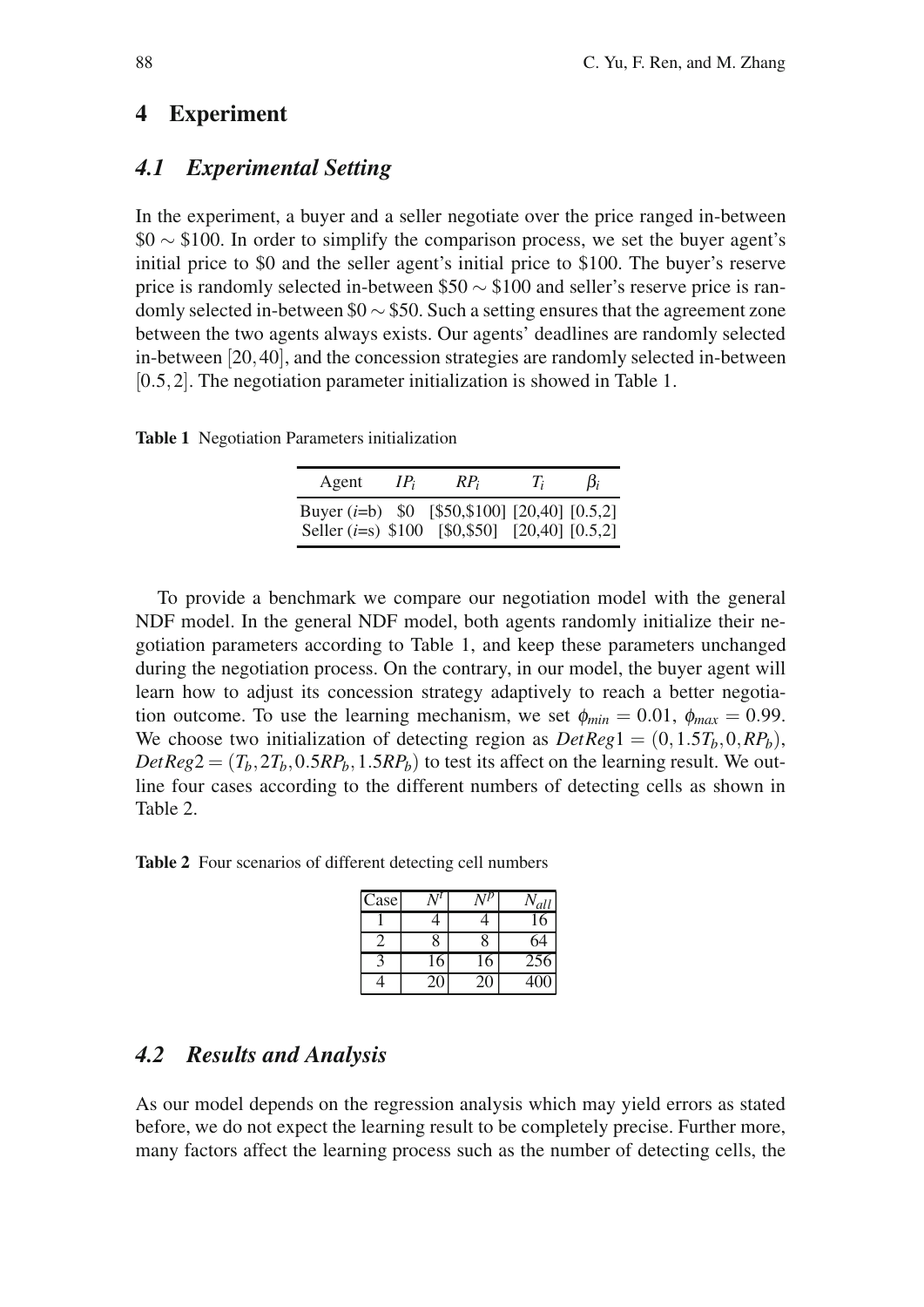

**Fig. 5** The average utility in different cases before & after learning

initialization of the detecting region and different values of φ*min*, φ*max*. The objective of this experiment is therefore carried out to analyze the overall performance of this learning approach considering these uncertainties and potential errors.

We run 100 episodes for each case to show the generality and robustness of our model. The results of this experiment are presented in Figure 5. The x-axis indicates the four cases and the y-axis indicates the average utility of the buyer in each case. The blue bars represent the buyer's average utility gained by NDF model. The brown and green bars represent the buyer's average utility gained by using our model when the detecting region is initialized as *DetReg*1 and *DetReg*2, respectively. We can see from Figure 5, the brown and green bars are higher than the blue bars in all cases, and gradually increase as the number of the detecting cells increase. Such experimental results indicate that: (1)using our learning mechanism and the adaptive concession strategy will result in a higher utility than the static concession strategy; and (2) as the total number of detecting cells increases, the agent has a more precise estimation of the opponent's reservation point, thus can result in a higher utility. From Figure 5, we can also see that there are some difference between the learning results when the detecting region is initialized differently. More specifically, the average utilities when the detecting region is initialized as *DetReg*1 are higher than the utilities when the detecting region is initialized as *DetReg*2. This result can be explained by the fact that when the detecting region is *DetReg*2, the opponent's (seller's) real reservation point is out of the detecting region all the time. Therefore the cell with the highest probability in the detecting region (i.e., the cell that the opponent's real reservation point is most likely located in) cannot reflect the true situation, making the learning result in *DetReg*2 be inferior to that in *DetReg*1.

In order to illustrate the dynamic adaptation of the concession parameter  $\beta$ , we give out the whole negotiation process to show how the buyer agent changes its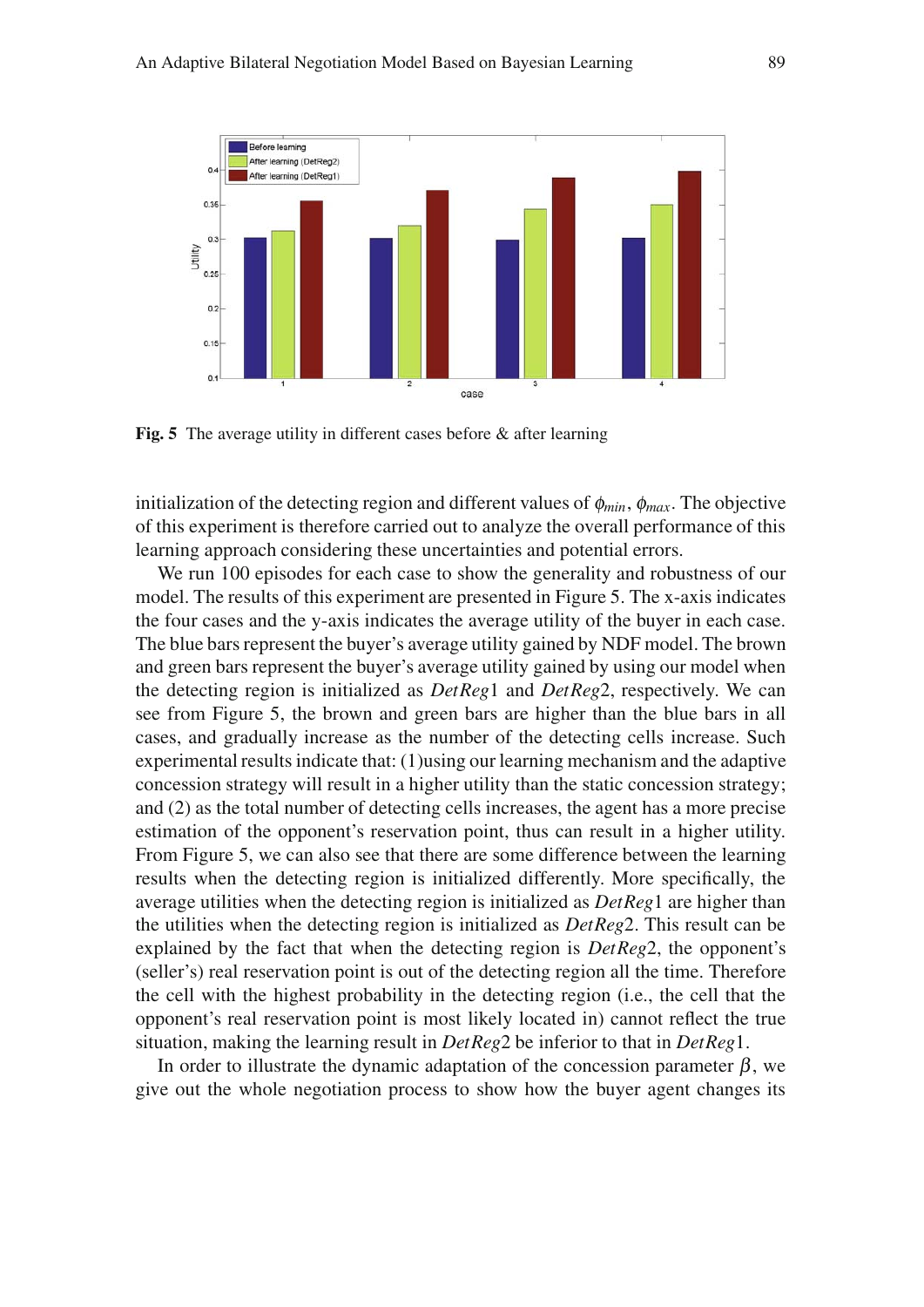

**Fig. 6** The negotiation processes before & after learning

concession strategy adaptively. We select three scenarios when detecting region is *DetReg*1 with the negotiation parameters as follows:

- **Scenario** 1 (1 < β < 2):  $RP_b$  = \$69.58,  $RP_s$  = \$11.38,  $T_b$  = 32,  $T_s$  = 36,  $β_b$  =  $β_s$  = 2.0
- Scenario 2 ( $\beta = 1$ ):  $RP_b = $81.04$ ,  $RP_s = $17.82$ ,  $T_b = 35$ ,  $T_s = 36$ ,  $\beta_b = \beta_s = 1.0$
- Scenario 3 ( $0 < \beta < 1$ ): $RP_b = $50.34$ ,  $RP_s = $11.38$ ,  $T_b = 30$ ,  $T_s = 22$ ,  $\beta_b = \beta_s =$ 0.5

Figures in 6(a) give the negotiation process between both agents before & after learning. Figures in 6(b) show the adaption of the buyer's concession parameter β. In Scenario 1, the seller adopts the *Boulware* concession strategy. Before learning, the negotiation ends at \$49.53 and both agents' concession strategies keep unchanged through the negotiation process. After learning, the buyer agent adjusts its concession strategy adaptively in terms of parameter  $\beta$  and the agreement price is reduced to \$38.46, which is a better result than that of before learning for the buyer agent. In Scenario 2, the seller uses the *Linear* concession strategy. Before learning, the negotiation ends at \$48.57 and after learning, the buyer can have a better agreement at \$22.34. In Scenario 3, the seller uses the *Conceder* concession strategy. Before learning, the final agreement is \$33.38 and after learning this value decreases to \$20.58. According to these experimental results from the three scenarios, we can conclude that, through learning of the opponent's historical offers, the agent employing our negotiation model can effectively adapt its concession strategy so as to increase its negotiation outcome. Our negotiation model is robust when the opponent employs different concession strategies.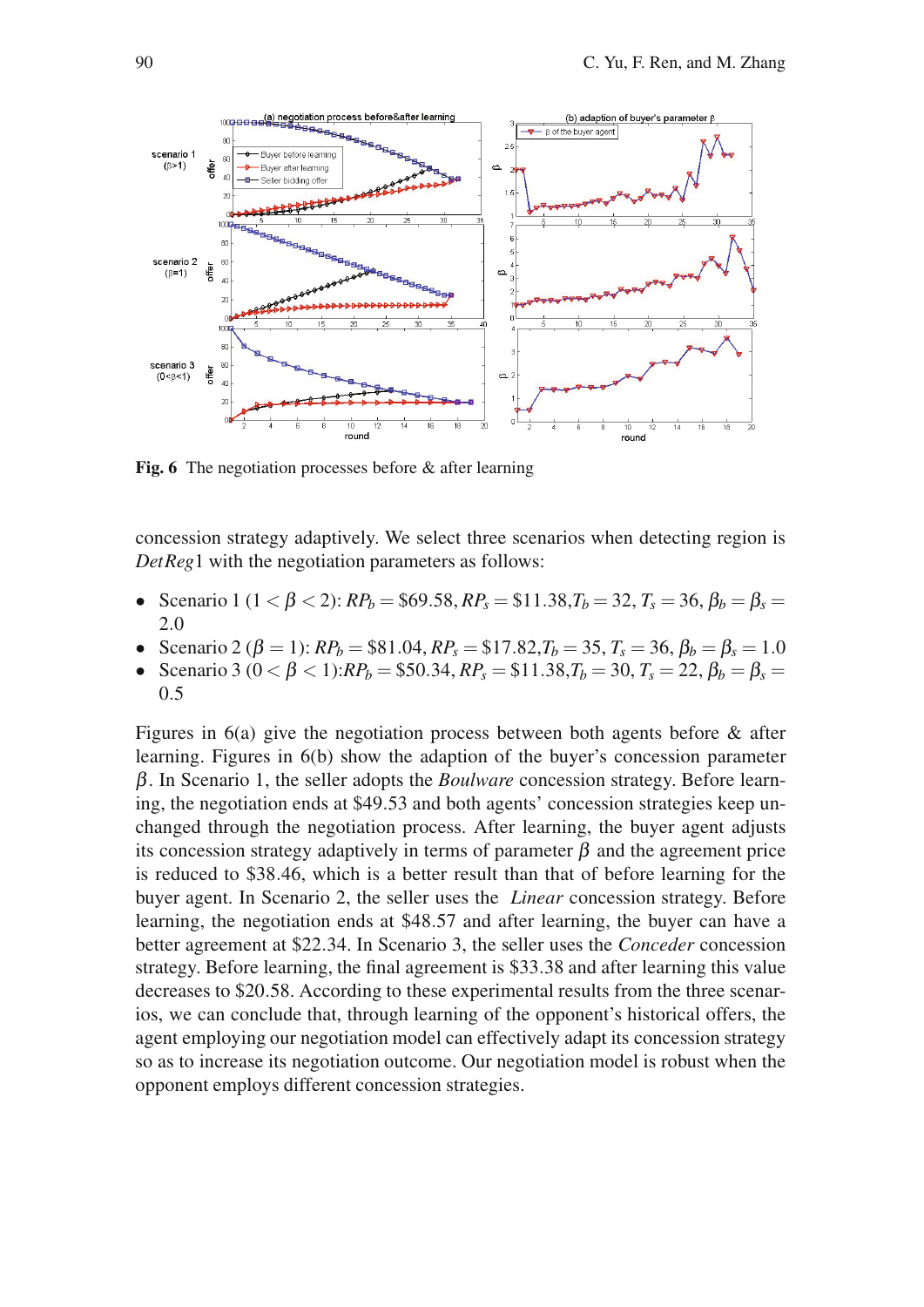In this section, we illustrate the experimental results of our negotiation model and compare the results with the NDF. The experimental results indicate that our negotiation model can dynamically adapt a negotiation agent's concession strategy and significantly increase a negotiation agent's utility through the learning of the opponent's historical offers.

## **5 Related Work**

Although incorporating learning into agent negotiation is a relatively new research topic, many approaches, models and mechanisms have been developed in recent years to solve different issues in this topic [1] [3] [6] [7] [9] [10] [11] [12] [13] [16]. We discuss several related works and compare them with our work in this paper.

Bayesian learning technique has been widely applied in negotiation for a better negotiation outcome. Zeng and Sycara were probably the first to propose a Bayesian learning based negotiation model [16]. A sequential decision making model called *Bazaar* was introduced to model beliefs of the opponent's reservation point. Our model differs from their approach in two ways. (1) *Bazaar* can only learn the reserve price of the opponent while our model can learn both opponent's price and deadline, and (2) *Bazzar* requests priori knowledge about the potential distribution of of the opponent's reserve price while our model has no this request. In [11], the authors adopted the Markov chain frameowork to model bilateral single issue negotiations among agents in dynamic environments and use Bayesian learning to enable agents to learn an optimal strategy in incomplete information settings. However, as in [16], the approach still requires the learning agent to have a prior knowledge about the conditional probability when using the Bayesian updating rule. Furthermore, this approach is designed to model the strategies of the opponent, while in our approach the agent is learning by modeling the private negotiation parameters of the opponent.

Reinforcement learning [17] is another valid technique to be integrated into negotiation [1] [14]. Soo and Hung used Q-Leaning algorithm in bilateral multi-issue negotiation [14]. However, in their work, the agent's reservation price was assumed as common knowledge. In [1], a bilateral price negotiation strategy based on Bayesian classification and Q-learning was proposed for a negotiation agent to make the best use of the opponent's negotiation history to make a decision of the opponent's classification based on Bayesian classification and then to create counter-offer efficiently by Q-learning. However, the approach in [1] is based on the classification of the opponent such that a learning agent can adjust its belief accordingly. This classification rule is set beforehand and is assumed as prior knowledge while our approach enables the agent to adapt its belief based on the learning results from the regression analysis, which are only determined by the historical offers.

Regression analysis was also employed by Ren and Zhang to predict the opponent's concession strategy by using the historical offers only [6] [7]. However, the approaches in [6] [7] did not give further advice on how to adapt agent self's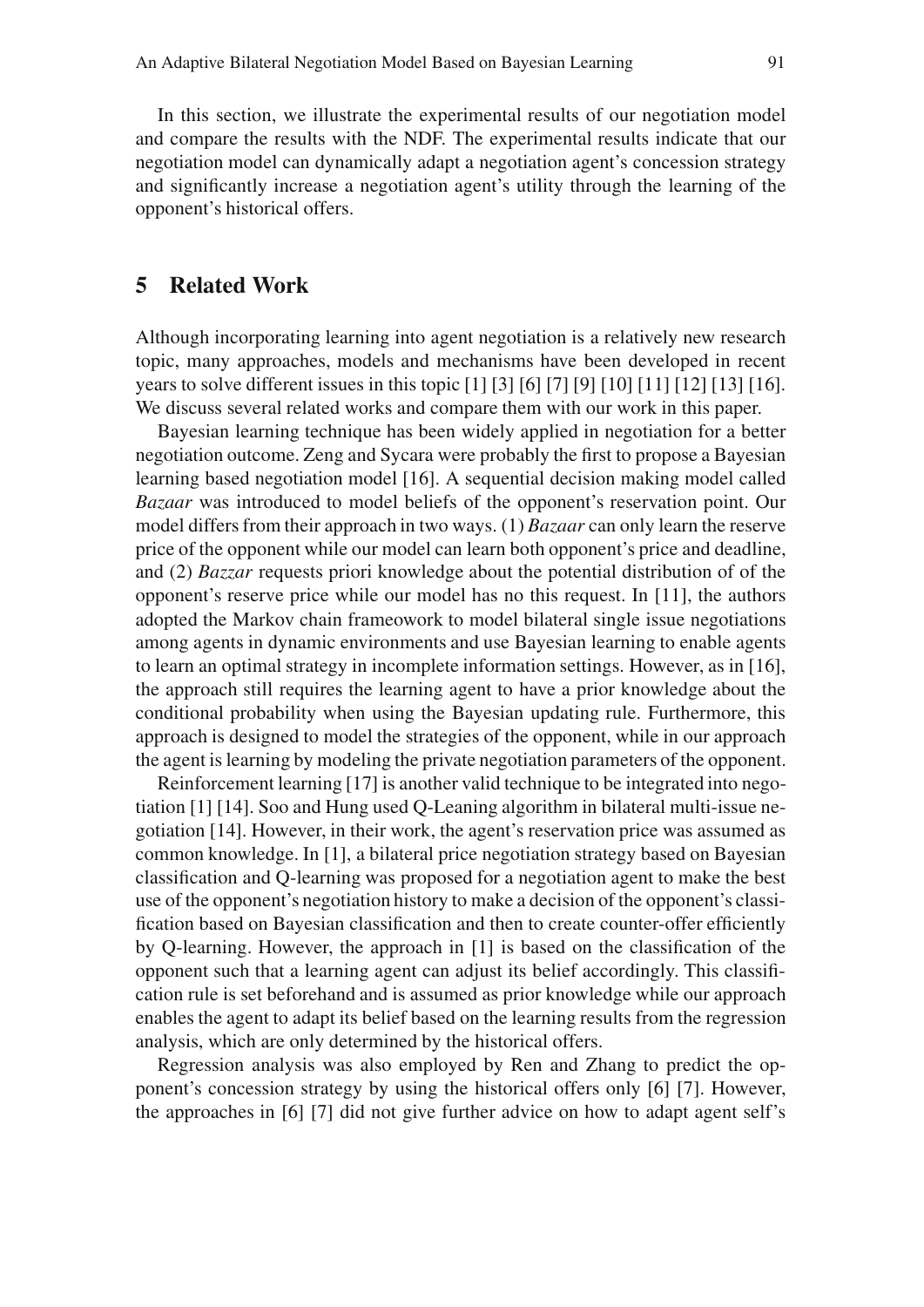concession strategy based on the learning results. Our approach moves further by contrive an efficient adaptive concession strategy based on the learning results derived from the regression analysis and Bayesian learning, making the negotiation process totally dynamic and adaptive in the view of the learning agent.

Narayanan and Jennings proposed a novel adaptive negotiation model considering the dynamism in E-commerce settings [12]. Their model manages a negotiation process as a Markov Decision Process(MDP) and uses a value iteration algorithm to acquire optimal policies to adopt different concession strategies. However, their method can only determine the adaptive action to choose a concession strategy and cannot produce a precise concession value while our model can provide constructive guidance to the agent to dynamically adaptive its behaviors including both strategies and concession values. Bzostowski and Kowalczyk [10] presented an approach for modeling behaviors of negotiators and predictive decision-making. Both their approach and our work use the similar method in term of adaptive concession strategy based only on the historical offers. However, their approach focuses more on the analysis of the differences between adjacent offers from the opponents, and will become ineffective when these differences are not significant. Our approach employs the regression analysis and will not be affected by the variance of adjacent offers.

## **6 Conclusion and Future Work**

In this paper, we proposed an adaptive bilateral negotiation model based on Bayesian learning. This model includes a learning mechanism and an adaptive concession strategy. Through Bayesian learning, an agent's belief about the opponent's reserve price can be revised dynamically during negotiation by comparing the fitted offers derived from a regression analysis with the opponent's historical offers. The agent then proposes a countermeasure based on an adaptive concession strategy. The proposed model can enable an agent to adapt its concession strategies dynamically according to the updated probability distribution in a predicting region, thus making the negotiation process dynamic and adaptive in the view of the learning agent. The experimental results demonstrate the good performance of our model by comparison with non-learning NDF model.

There are several direction for future research. Firstly, it is imperative to extend our model to multi-issue negotiation. Considering another important factor (i.e.,weighting among the issues), our model can be further extended to make a possible win-win outcome for both agents. Secondly, we will take the non-linear utility function into account to broaden its application in practice. At last but not least, it is necessary to suit our model for more complex scenarios when the opponent is changing its deadline, reserve price, or even has a dynamic mixture of different strategies. These are all feasible and worthwhile aspects for further research. We leave them for future work.